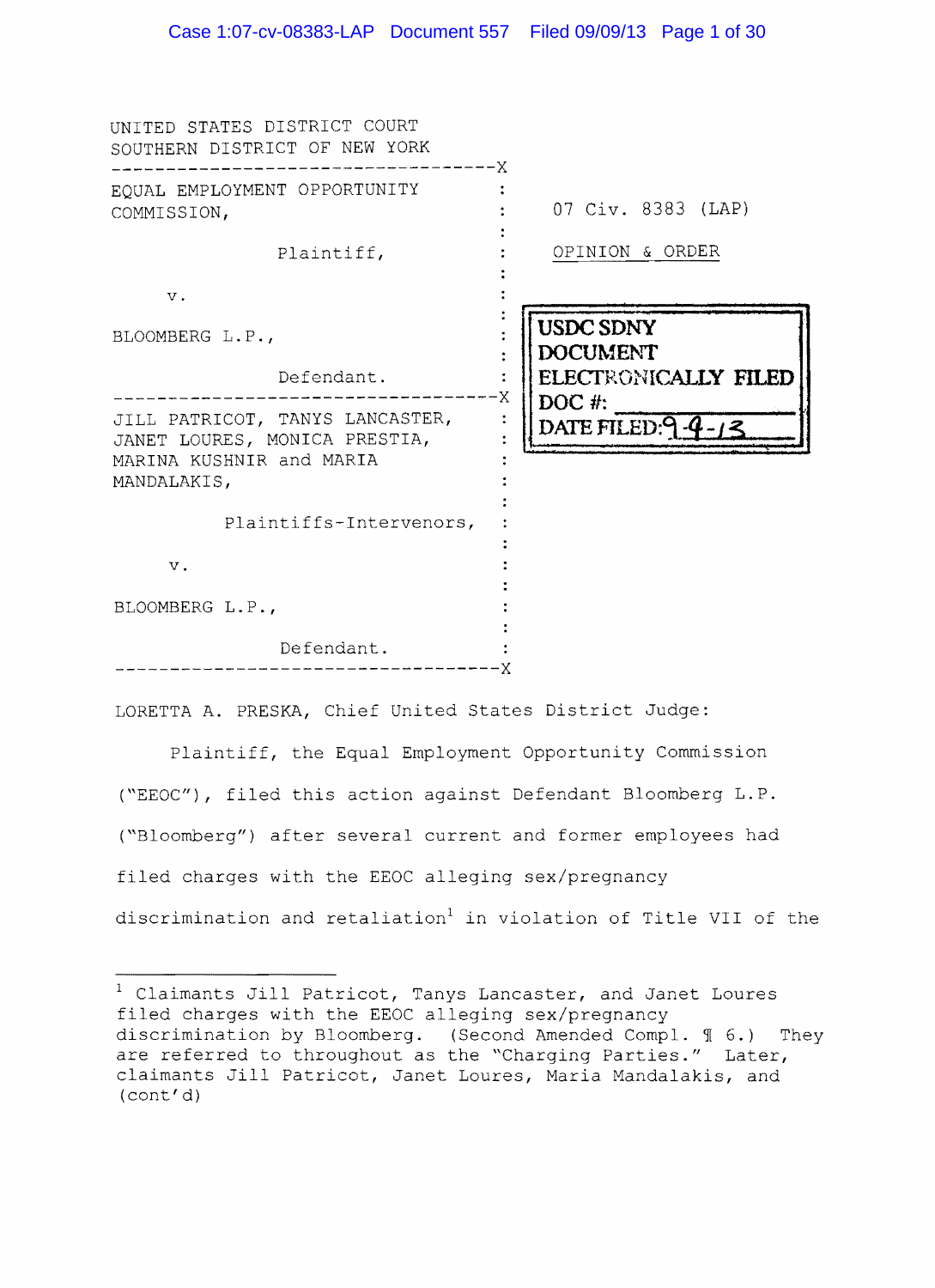Civil Rights Act of 1964 ("Title VII"), 42 U.S.C. §§ 2000e(k), 2000e-2. (Second Amended Compl. ¶¶ 1, 6.) Generally, the complaint alleged that Bloomberg had discriminated and/or retaliated against the claimants and other similarly situated employees after they had announced their pregnancies and had returned to work following maternity leave. (Id. ¶¶ 7, 9.)

 Pending before the Court are two motions for summary judgment brought by Bloomberg. One motion seeks summary judgment on all remaining Section 706 claims brought by the EEOC on behalf of twenty-nine<sup>2</sup> non-intervening claimants [dkt. no. 219] ("Bloomberg's Motion on Section 706 Claims"). The other seeks summary judgment on claims brought by Plaintiff-Intervenors Jill Patricot, Tanys Lancaster, Janet Loures, Monica Prestia, Marina Kushnir, and Maria Mandalakis (collectively, "Plaintiff-Intervenors") [dkt. no. 322].

#### (cont'd from prev. page)

i

Marina Kushnir filed charges with the EEOC alleging retaliation and sex/pregnancy discrimination by Bloomberg. (Id.) This set of claimants is referred to throughout as the "Retaliation Charging Parties."

<sup>&</sup>lt;sup>2</sup> Since filing its Motion for Summary Judgment on All Remaining Section 706 Claims Asserted by EEOC on Behalf of the 32 Non-Intervening Claimants, three such claimants entered into voluntary agreements with Bloomberg resulting in the dismissal of their respective claims. (See [dkt. nos. 549 & 551].)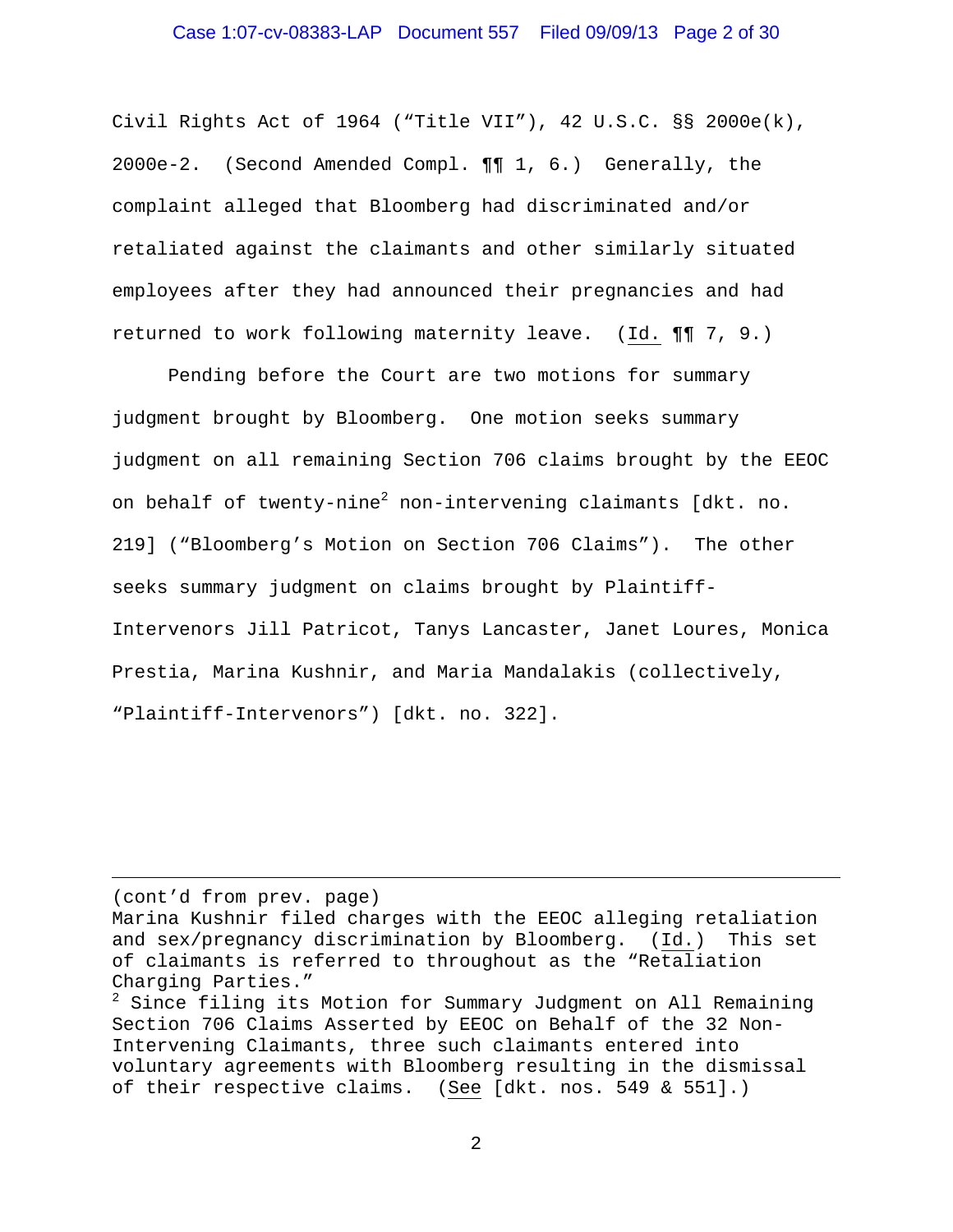# Case 1:07-cv-08383-LAP Document 557 Filed 09/09/13 Page 3 of 30

For the reasons set forth below, the first of these motions by Defendant is GRANTED.<sup>3</sup>

I. BACKGROUND<sup>4</sup>

i<br>Li

The basic allegations and the procedural history of this case as it pertains to the claims brought by the EEOC on behalf of the Non-Intervenor Plaintiffs are stated adequately in the Court's prior opinions, with which the Court assumes familiarity. EEOC v. Bloomberg L.P. (Bloomberg III), 778 F. Supp. 2d 458 (S.D.N.Y. 2011); EEOC v. Bloomberg L.P. (Bloomberg II), 751 F. Supp. 2d 628 (S.D.N.Y. 2010); EEOC v. Bloomberg L.P. (Bloomberg I), No. 07 Civ. 8383 (LAP), 2010 WL 3466370 (S.D.N.Y. Aug. 31, 2010). In addition to setting forth any new findings based on the parties' more recent submissions, some review of

<sup>&</sup>lt;sup>3</sup> The analysis that follows only addresses Defendant's motion with respect to the claims asserted by the EEOC on behalf of the remaining twenty-nine non-intervening claimants. The Court's analysis with regards to each of the remaining claims involving the Plaintiff-Intervenors is addressed in today's companion Opinion and Order, [dkt. no. 558].

<sup>&</sup>lt;sup>4</sup> Throughout this opinion, the Court looks to the Omnibus Declaration of Thomas H. Golden, dated January 18, 2012 ("Golden Decl.") [dkt. no. 222]; the Omnibus Declaration of Raechel L. Adams, dated May 7, 2012 [dkt. nos. 335, 363]; and the Reply Declaration of Thomas H. Golden, dated June 28, 2012 ("Golden Reply Decl.") [dkt. no. 443]. In addition, the Court considers the parties' Rule 56.1 Statements: Bloomberg's Omnibus Rule 56.1 Statement of Material Facts in Support of Its Motion for Summary Judgment on All Remaining Section 706 Claims Asserted by EEOC on behalf of the Non-Intervening Claimants ("Bloomberg R.56.1") [dkt. no. 221], the EEOC's Omnibus Rule 56.1 Statement of Material Facts in Opposition ("EEOC's R.56.1") [dkt. no. 330], and Bloomberg's Reply 56.1 Statement ("Bloomberg Reply R.56.1") [dkt. no. 442].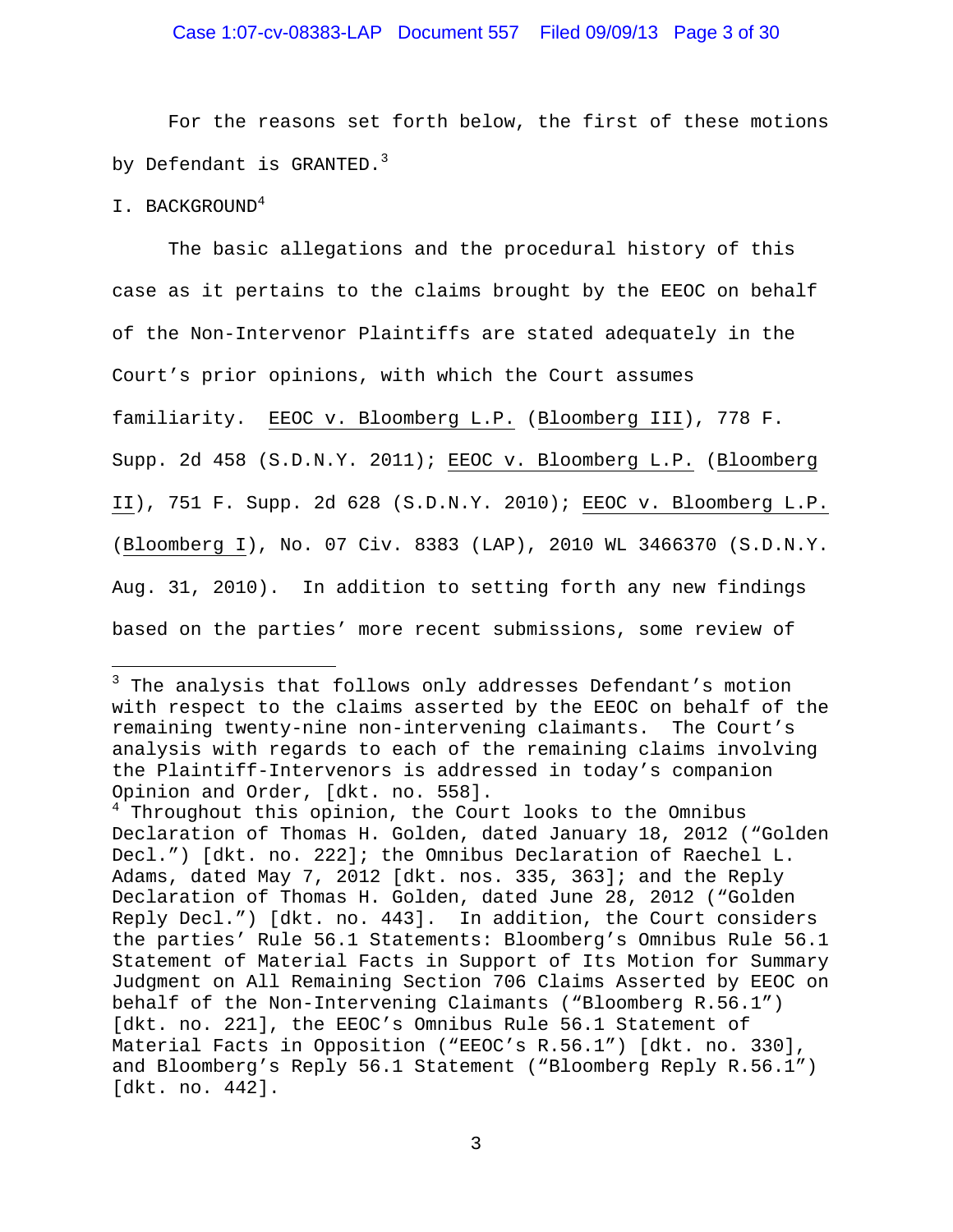# Case 1:07-cv-08383-LAP Document 557 Filed 09/09/13 Page 4 of 30

this Court's previous findings is necessary, as well, insofar as those findings are relevant to the instant motion.<sup>5</sup>

The EEOC began its investigation into Bloomberg after the Charging Parties filed sex/pregnancy discrimination charges with the EEOC against Bloomberg. Bloomberg II, 751 F.Supp. 2d at 632. The Charging Parties alleged in their EEOC charges of discrimination that Bloomberg had a "pervasive bias" and discriminated against other women who had returned from maternity leave or had small children at home. Id.

Following these leads, the EEOC expanded its investigation into Bloomberg's related employment practices more generally. For example, the EEOC asked for and received from Bloomberg information with respect to hundreds of women who had taken maternity leave companywide and investigated the diminished number of employees who reported to females following their pregnancies. Id. It also interviewed other potential claimants, requested information from Bloomberg about twentyfour other employees who had been on parental leave, and received information about fourteen other similar claimants who were demoted. Id.

i<br>Li

<sup>&</sup>lt;sup>5</sup> With respect to this review of relevant findings, the Court draws generously from its October 25, 2010, Memorandum and Order, Bloomberg II, 751 F. Supp. 2d 628, which stands as law of the case. See Arizona v. California, 460 U.S. 605, 618 (1983).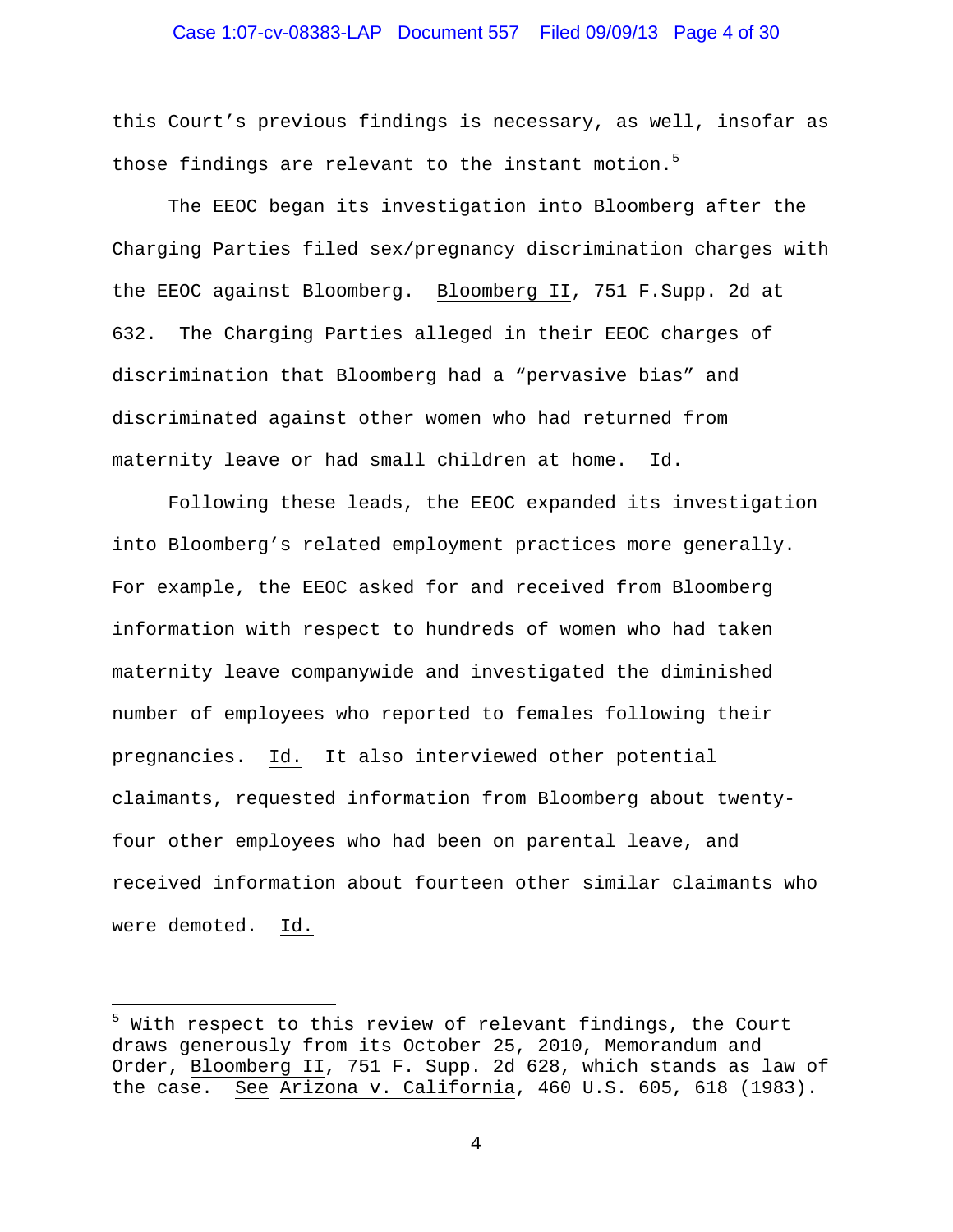On June 19, 2007, the EEOC received from Bloomberg a spreadsheet containing the names of women who had taken maternity leave between January 1, 2003, and June 12, 2007 (the "maternity leave list"). (See Letter from Raechel L. Adams, Supervisory Trial Att'y, EEOC, to The Hon. Loretta A. Preska, Chief Judge, S.D.N.Y. (May 23, 2013) [dkt. no. 556] ("EEOC May 23 Ltr."), at 3.)<sup>6</sup> This spreadsheet contains the names of twenty of the twenty-nine remaining Non-Intervenors.  ${(\texttt{Id.})}^\text{T}$  The EEOC represents in its May 23 Letter to the Court that the name of a twenty-first claimant was listed on another document provided by Bloomberg to the EEOC during the EEOC's class-wide investigation. That document, however, was not introduced into the judicial record. (Id. at n.1) As for the remaining eight Non-Intervenors, the EEOC admits that it only became aware of them after the EEOC filed its lawsuit. (Id. at 3-4.)

On June 27, 2007, the EEOC sent Bloomberg a Letter of Determination ("LOD") regarding the sex/pregnancy discrimination claims, a proposed conciliation agreement, and additional monetary demands from the Charging Parties. Bloomberg II, 751

 $^6$  The maternity leave list was attached as Exhibit 19 to the Declaration of Kam Wong in connection with the EEOC's prior Opposition to Bloomberg's Motion for Summary Judgment for Failure to Conciliate [dkt. no. 127].  $7$  The EEOC represents that several of the Non-Intervenors listed on the spreadsheet also appear elsewhere in the EEOC's

 $\overline{\phantom{0}}$ 

investigative file in documents not introduced into the judicial record.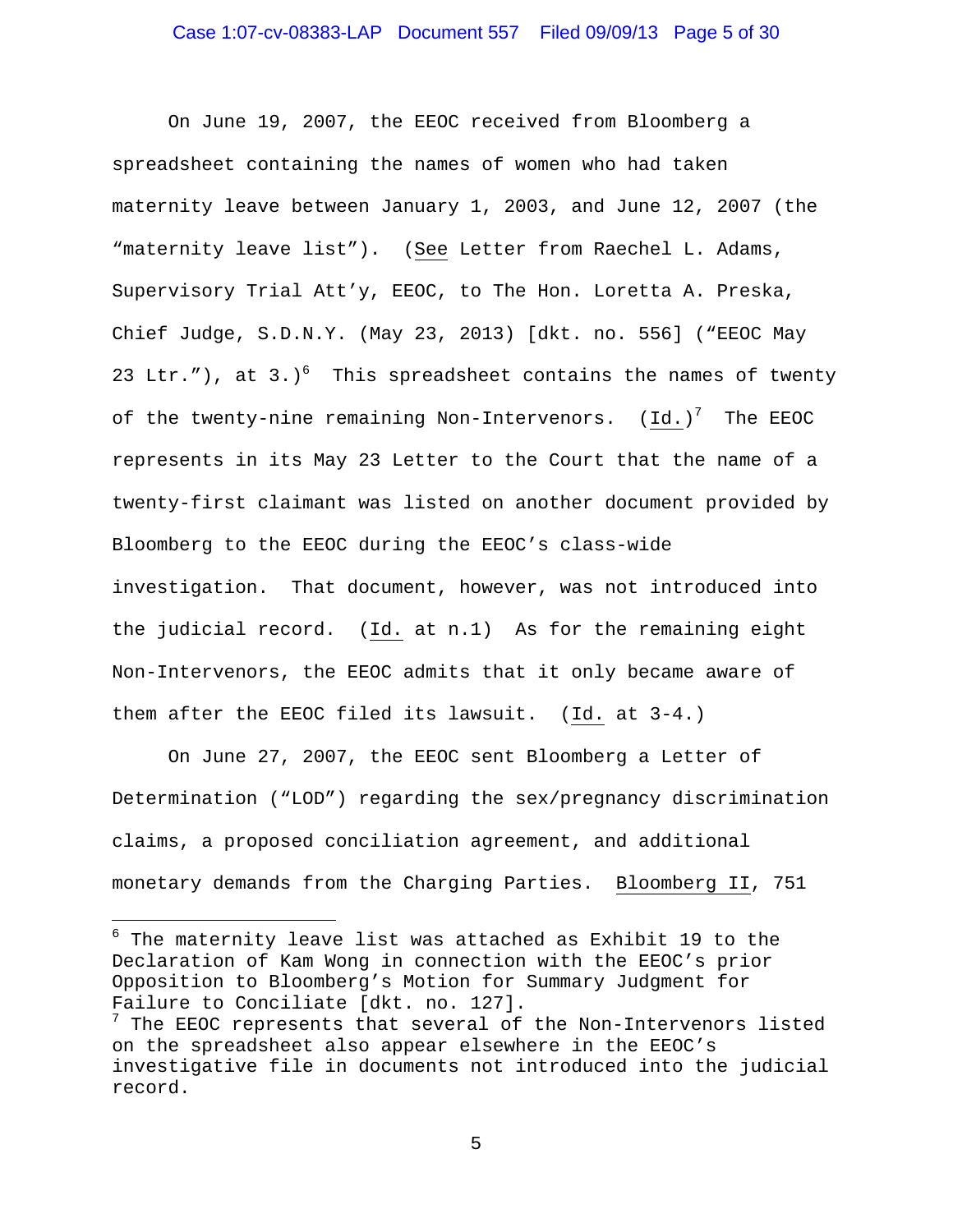F. Supp. 2d at 632. The LOD laid out the Charging Parties' basic allegation:

They were all employees of [Bloomberg] and were well regarded for their work performance . . . until they took maternity leave. Thereafter, job functions and responsibilities were taken away from them, the number of their direct reports was reduced, they were demoted and put under the supervision of persons whom they previously supervised, they experienced declines in compensation, and they were otherwise discriminated against . . . .

Id.<sup>8</sup> The LOD then set forth examples from the Charging Parties' specific allegations. Id.

 Moreover, the LOD did not limit itself to the Charging Parties' allegations but continues by stating that the Charging Parties' claims of discrimination "were echoed by a number of other female current and former employees who have taken maternity leave. EEOC's investigation shows that [these additional employees'] careers lost momentum and that they were transferred, displaced, and/or demoted." Id. As such, armed with the Charging Parties' allegations and its own investigation purporting to show that other employees suffered similar discrimination, the EEOC set forth its reasonable cause determination: "The [EEOC] finds cause to believe that [Bloomberg] discriminated against the three Charging Parties and a class of similarly-situated women based on their sex/pregnancy

i

<sup>&</sup>lt;sup>8</sup> The LOD is also reinserted into the record as Exhibit 2 of the Golden Declaration.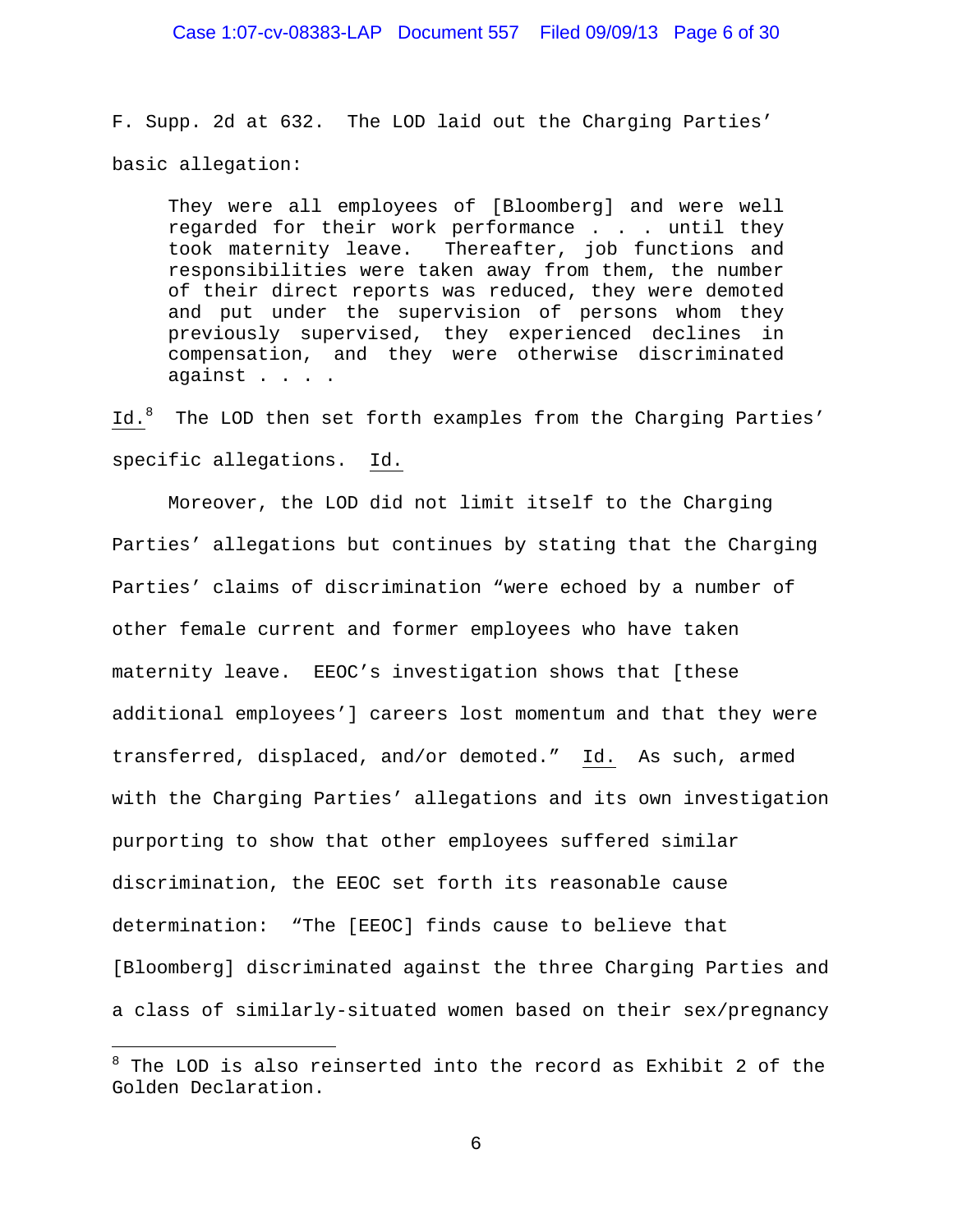# Case 1:07-cv-08383-LAP Document 557 Filed 09/09/13 Page 7 of 30

by demoting them, decreasing their compensation, and otherwise discriminating against them in terms, conditions or privileges of their employment." Id.

Along with the LOD, the EEOC sent Bloomberg a proposed conciliation agreement. Bloomberg II, 751 F. Supp. 2d at 632- 33. The agreement contained two sections pertaining to monetary relief being sought. (See Golden Decl. Ex. 2 at EE00017-19.) First, the EEOC set forth its proposal for "Monetary Relief to Charging Parties." (See id. at EE00017.) Under this proposal, the EEOC set forth specific, individual amounts of relief for each of the Charging Parties.<sup>9</sup> (Id.) Next, the EEOC's conciliation proposal provided for "Monetary Relief to Class Members." (See id. at EE00018-19.)

 Under this latter section concerning monetary relief, the EEOC proposed that Bloomberg would pay a set amount (\$7,500,000) "to establish the Claim Fund, which [would] be divided among all the Class Members by the [EEOC]." (Id. at EE00018.) The agreement refers generally to and defines "Potential Class [M]embers . . . as female employees who took maternity leave between January 1, 2003, and the present." (Id. (emphasis

i

 $^9$  The agreement provided for \$546,263 in back pay plus interest, \$6,101,556 in front pay, and \$250,000 in compensatory damages for Ms. Patricot; \$1,199,416 in back pay plus interest, \$6,412,277 in front pay, and \$200,000 in compensatory damages for Ms. Lancaster; and \$730,078 in back pay, \$7,685,291 in front pay, and \$300,000 in compensatory damages for Ms. Loures. (Id.)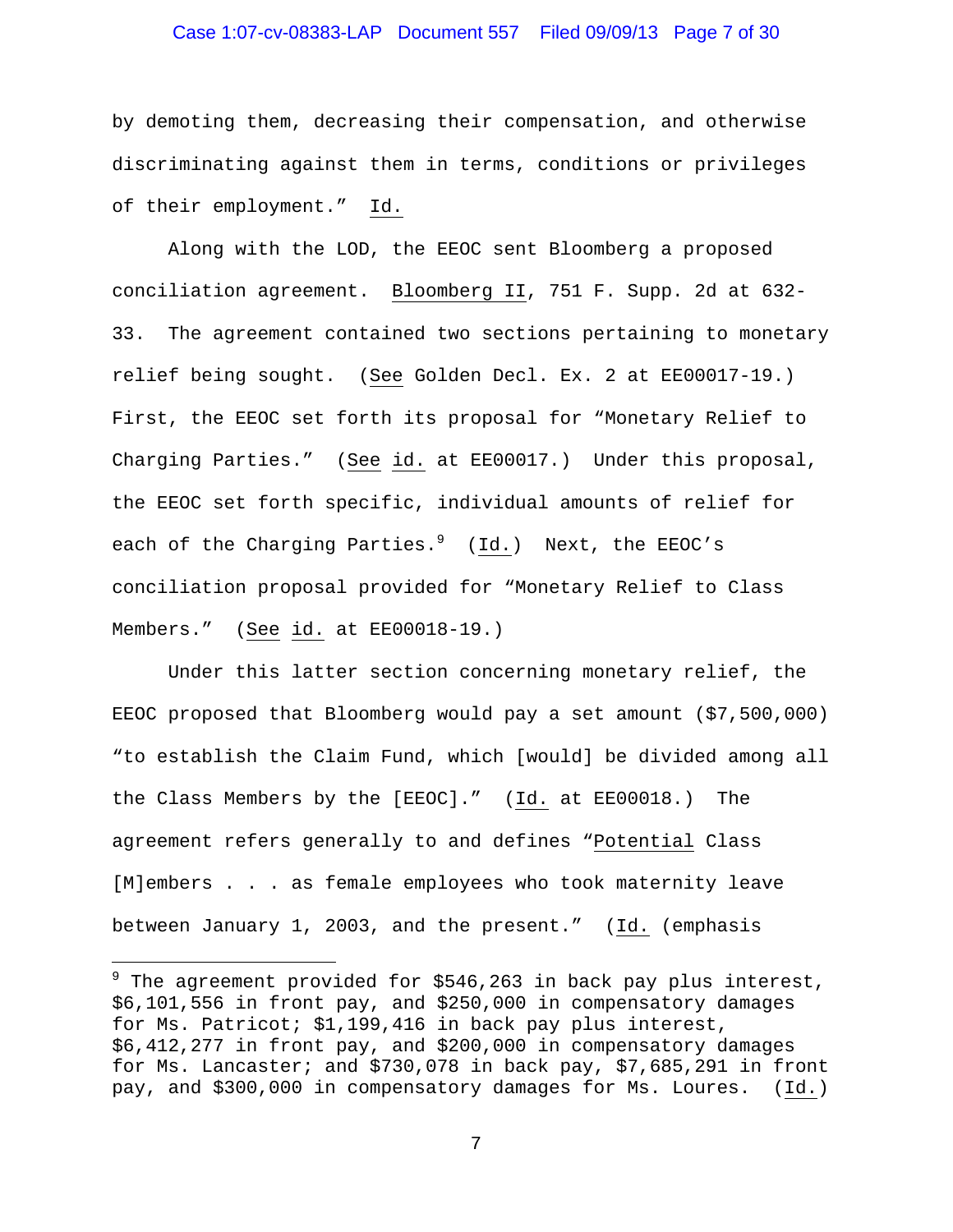# Case 1:07-cv-08383-LAP Document 557 Filed 09/09/13 Page 8 of 30

added).) Nowhere in the proposed agreement does the EEOC note whether any specific individual class members already have been identified. Rather, the agreement simply notified Bloomberg that Class Members would be defined as:

female employees who took maternity leave between January 1, 2003 and the present and who lost their job responsibilities, suffered a decline in job level or status, received less compensation, lost a scheduled increase, or otherwise experienced any reduction in the terms and conditions of their employment following notice to Bloomberg of their pregnancy or following their return from maternity leave.

(Id.) Additionally, the agreement puts the onus onto Bloomberg to notify potential class members about their possible eligibility, while reserving power to the EEOC "to determine the eligibility of Potential Class Members" and "to make all determinations as to amounts of monetary relief to each Class Member." (Id.) Under the agreement, Bloomberg would receive notification of class member names and corresponding monetary relief, including back-pay and/or compensatory damages, only after the EEOC made its determinations. (Id.)

 The EEOC requested a counterproposal by July 11, 2007, by which time the parties evidently had discussed some logistical matters about the conciliation process and had met to discuss the EEOC's proposed agreement. Bloomberg II, 751 F. Supp. 2d at 637. Thereafter, in a letter dated July 12, 2007, the EEOC extended the date by which it expected a counterproposal and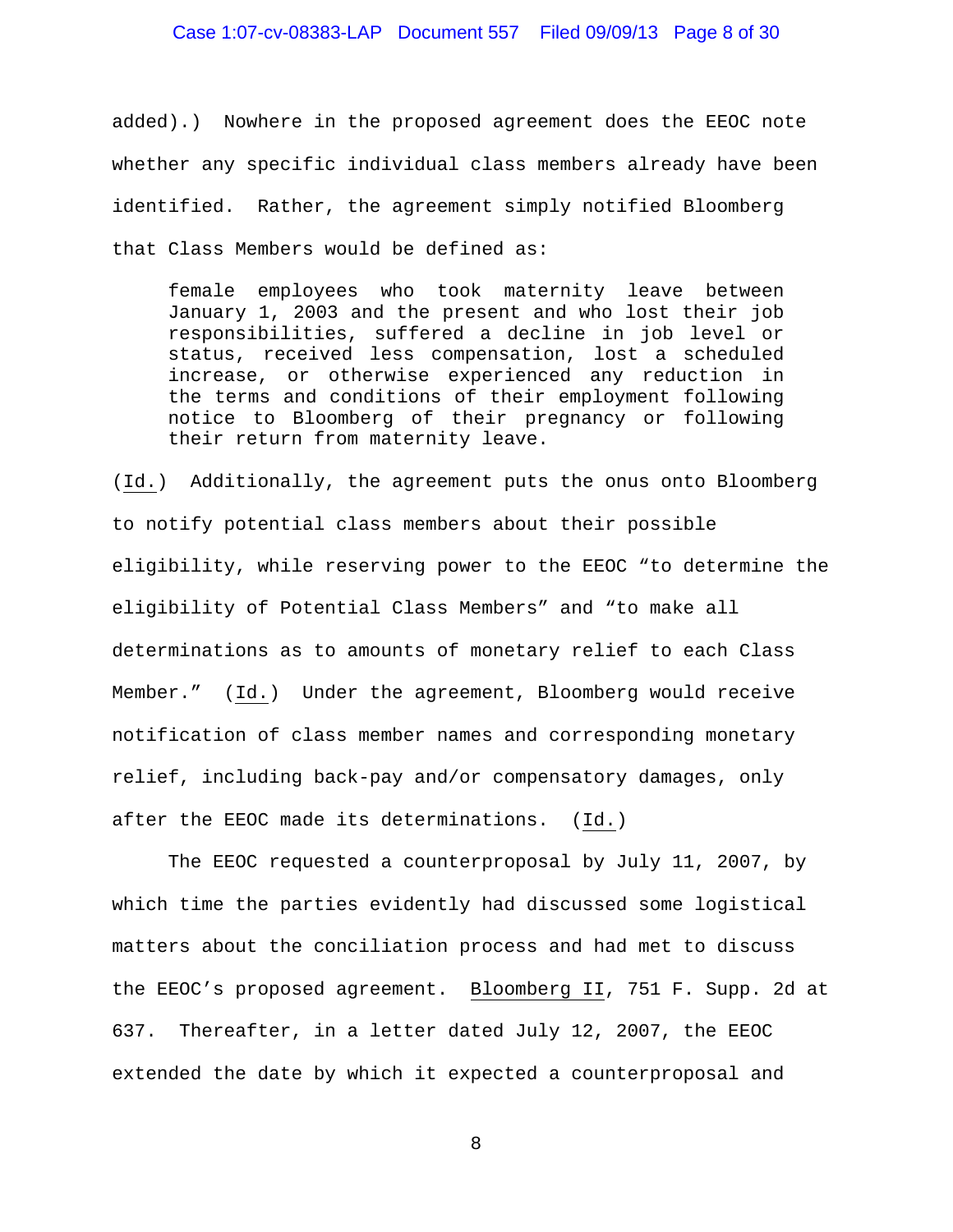# Case 1:07-cv-08383-LAP Document 557 Filed 09/09/13 Page 9 of 30

explained that the proposal need not be a "fully developed draft." Id. The EEOC did, however, reiterate the three areas of relief on which it was focusing conciliation discussions: (1) monetary offers to each of the Charging Parties separately, (2) creation of a class fund, and (3) injunctive relief. (See Decl. of Kam S. Wong in Opp'n to Def.'s Mot. for Summ. J. on Pl.'s Failure to Conciliate (May 14, 2010) [dkt. no. 127], Ex. 28.)

 After a series of meetings, on August 23, 2007, Bloomberg sent the EEOC a written counterproposal, which acknowledged the EEOC's three focal points of conciliation and stated that Bloomberg was "willing to engage in the conciliation process with a view towards" an amicable resolution. Bloomberg II, 751 F. Supp. 2d at 637-38 (citation omitted). Nevertheless, Bloomberg made clear it believed the charges lacked merit and countered by offering each of the Charging Parties \$65,000 (in contrast to the EEOC's demand for more than \$6 million on behalf of each). Id. at 638. Bloomberg's counterproposal also offered to discuss "policies and practices with the [EEOC] to identify gender-neutral enhancements that would address the particular needs of working parents . . . ." Id. (citation omitted). Finally, Bloomberg stated that it "[could not], however, agree to the establishment of a 'Claim Fund'" and that absent further information about other potential claimants, "any discussion of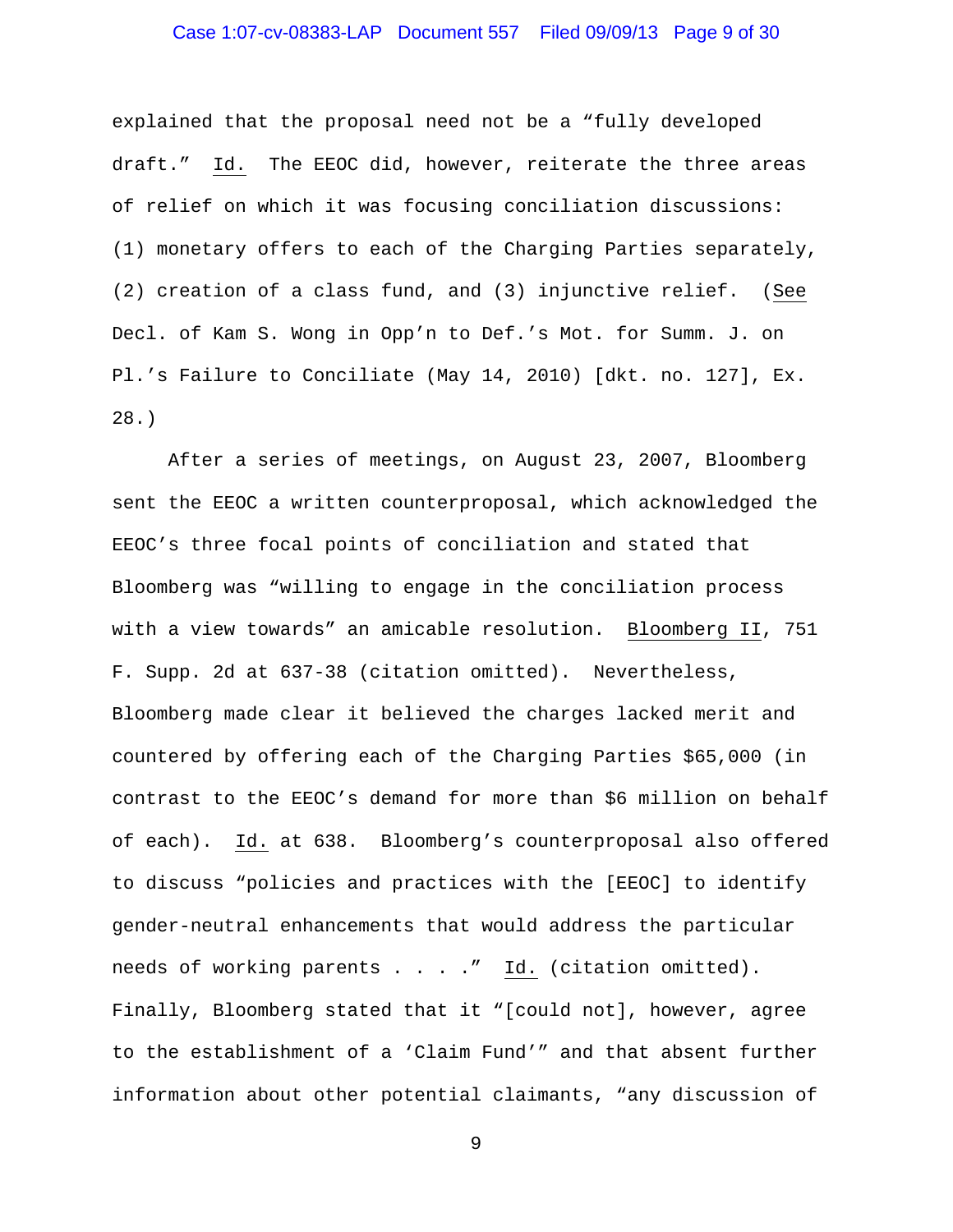# Case 1:07-cv-08383-LAP Document 557 Filed 09/09/13 Page 10 of 30

monetary settlements should be limited" to the Charging Parties. Id. (citation omitted). The next day, the EEOC sent Bloomberg a letter declaring that conciliation has been unsuccessful and that further conciliation efforts would be futile. Id.

Approximately one month later, Plaintiff EEOC brought the instant case on behalf of a class of similarly situated women who were pregnant and took maternity leave ("Class Members"). The EEOC's suit alleges that Bloomberg reduced pregnant women's or mothers' pay, demoted them in title or in number of directly reporting employees (also called "direct reports"), reduced their responsibilities, excluded them from management meetings, and subjected them to stereotypes about female caregivers, any and all of which violated Sections 706 and 707 of Title VII because these adverse employment consequences were based on the class members' pregnancy or the fact that they took leave for pregnancy related-reasons.

After extensive discovery, Bloomberg moved for summary judgment on the EEOC's pattern and practice claims arising under Section 707, and on August 16, 2011, this Court dismissed those claims. Bloomberg III, 778 F. Supp. 2d at 486. The EEOC now purports to continue the instant action by asserting individual claims arising under Section 706 on behalf of twenty-nine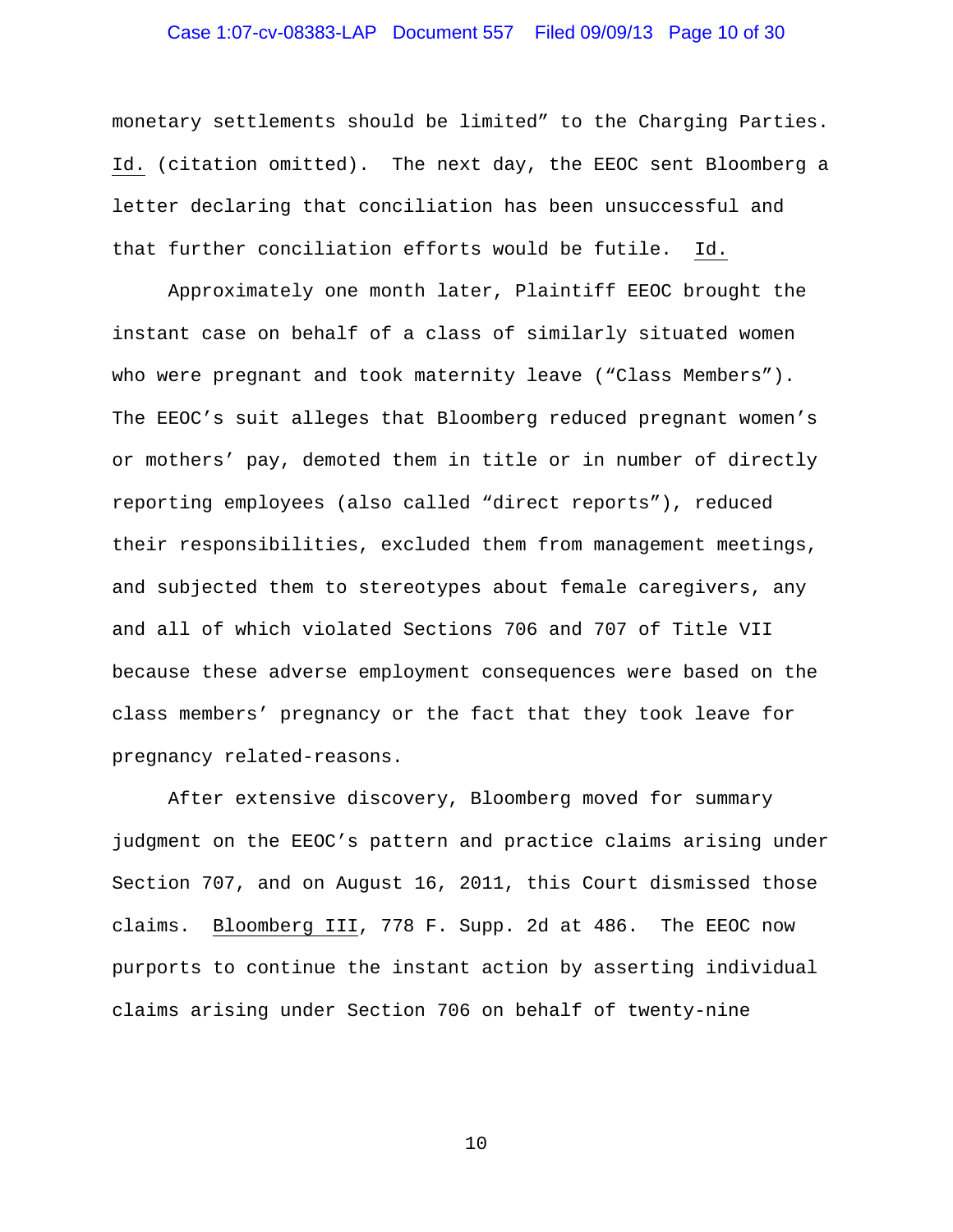claimants. $10$  It is on these remaining individual claims that Bloomberg presently moves for summary judgment.

# II. LEGAL STANDARD

i<br>Li

#### A. Summary Judgment Standard

In considering a motion for summary judgment, the Court resolves all ambiguities and draws all reasonable inferences against the moving party. Lindsay v. Ass'n of Prof'l Flight Attendants, 581 F.3d 47, 50 (2d Cir. 2009). "Summary judgment is appropriate only 'if the movant shows that there is no genuine dispute as to any material fact and the movant is entitled to judgment as a matter of law.'" Kwan v. Schlein, 634 F.3d 224, 228 (2d Cir. 2011) (quoting Fed. R. Civ. P. 56(a)); see also Celotex Corp. v. Catrett, 477 U.S. 317, 322 (1986); Anderson v. Liberty Lobby, Inc., 477 U.S. 242, 247-48 (1986). "An issue of fact is genuine if the evidence is such that a reasonable jury could return a verdict for the nonmoving party. A fact is material if it might affect the outcome of the suit under the governing law." Lindsay, 581 F.3d at 50. "The inquiry performed is the threshold inquiry of determining whether there is the need for a trial  $-$  whether, in other words,

 $^{10}$  The EEOC also brought a retaliation case on behalf of several individual claimants, but that portion of this lawsuit has been dismissed for failure to conciliate those claims out of court. Bloomberg II, 751 F. Supp. 2d at 643. The EEOC did not bring a hostile work environment claim.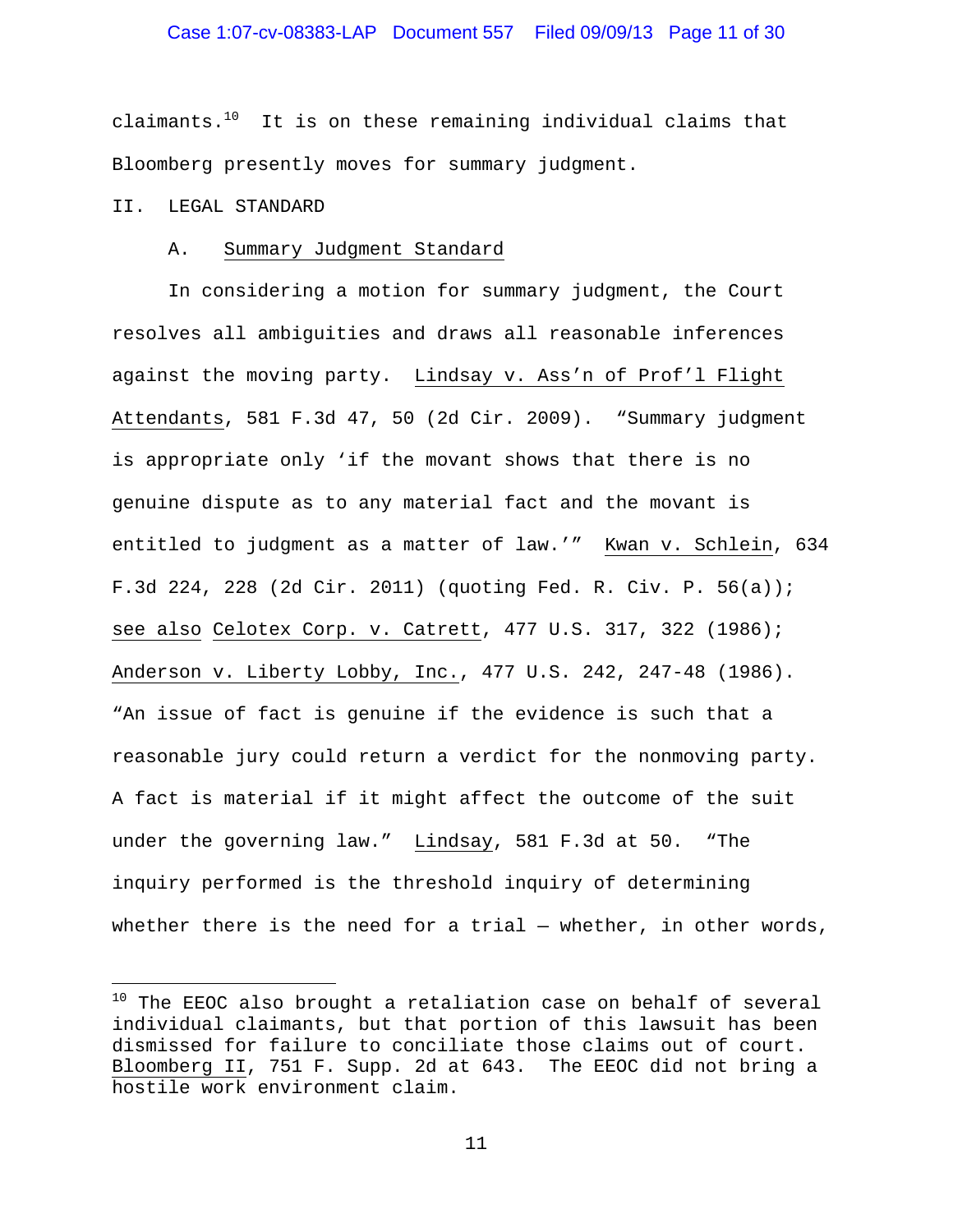# Case 1:07-cv-08383-LAP Document 557 Filed 09/09/13 Page 12 of 30

there are any genuine factual issues that properly can be resolved only by a finder of fact because they may reasonably be resolved in favor of either party." Liberty Lobby, 477 U.S. at 250.

Rule 56 mandates summary judgment "against a party who fails to make a showing sufficient to establish the existence of an element essential to that party's case, and on which that party will bear the burden of proof at trial." Celotex, 477 U.S. at 322. "[T]here is no issue for trial unless there is sufficient evidence favoring the nonmoving party for a jury to return a verdict for that party. If the evidence is merely colorable or is not significantly probative, summary judgment may be granted." Liberty Lobby, 477 U.S. at 249-50 (internal citations omitted). In the face of insufficient evidence, "there can be 'no genuine issue as to any material fact,' since a complete failure of proof concerning an essential element of the nonmoving party's case necessarily renders all other facts immaterial." Celotex, 477 U.S. at 322-23.

#### B. Title VII

"Title VII of the Civil Rights Act of 1964, § 703(a), 42 U.S.C. § 2000e et seq., prohibits various forms of employment discrimination on the basis of race, color, religion, sex, or national origin." United States v. City of N.Y., 713 F. Supp. 2d 300, 316 (S.D.N.Y. 2010). As amended by the Pregnancy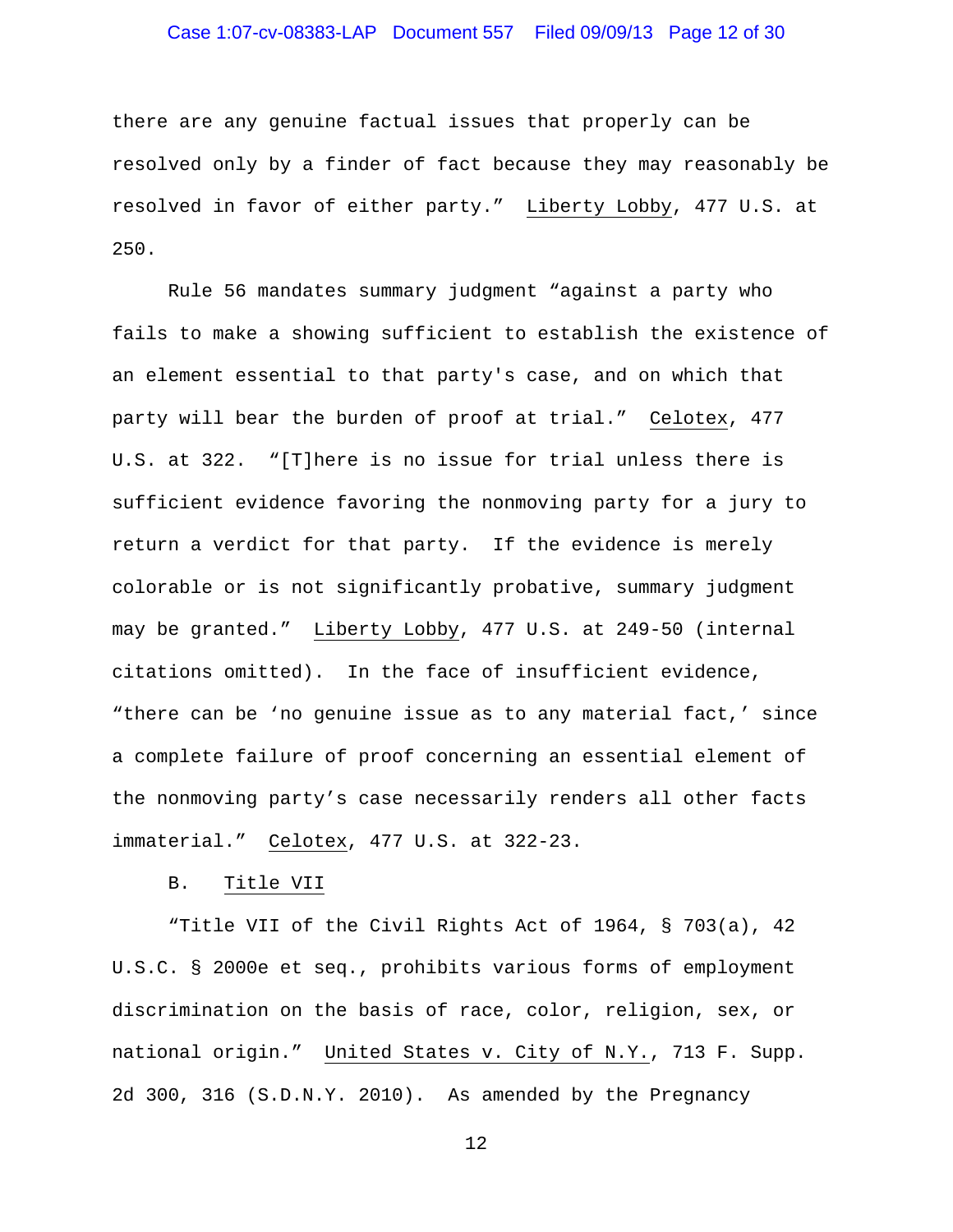# Case 1:07-cv-08383-LAP Document 557 Filed 09/09/13 Page 13 of 30

Discrimination Act of 1978 ("PDA"), Title VII prohibits "discrimination based on a woman's pregnancy [because it] is, on its face, discrimination because of her sex." Newport News Shipbuilding & Dry Dock Co. v. EEOC, 462 U.S. 669, 684 (1983).

Specifically, the PDA adds this definition to Title VII:

The terms "because of sex" or "on the basis of sex" include, but are not limited to, because of or on the basis of pregnancy, childbirth, or related medical conditions; and women affected by pregnancy, childbirth, or related medical conditions shall be treated the same for all employment-related purposes . . . as other persons not so affected but similar in their ability or inability to work.

42 U.S.C. § 2000e(k); see id. § 2000e-1(a)-(b). Thus, to make out a pregnancy discrimination claim, the plaintiff must show that she was treated differently from others who took leave or were otherwise unable or unwilling to perform their duties for reasons unrelated to pregnancy or that she simply was treated differently because of her pregnancy. Velez v. Novartis Pharm. Corp., 244 F.R.D. 243, 264 (S.D.N.Y. 2007) ("It has been repeatedly affirmed that the PDA does not require the creation of special programs for pregnant women; nor does it mandate any special treatment. To the contrary, the statute specifically requires that pregnant women be treated the same as all other employees with similar disabilities." (quoting Dimino v. N.Y.C. Transit Auth., 64 F. Supp. 2d 136, 157 (E.D.N.Y. 1999)); see Fisher v. Vassar Coll., 70 F.3d 1420, 1448 (2d Cir. 1995),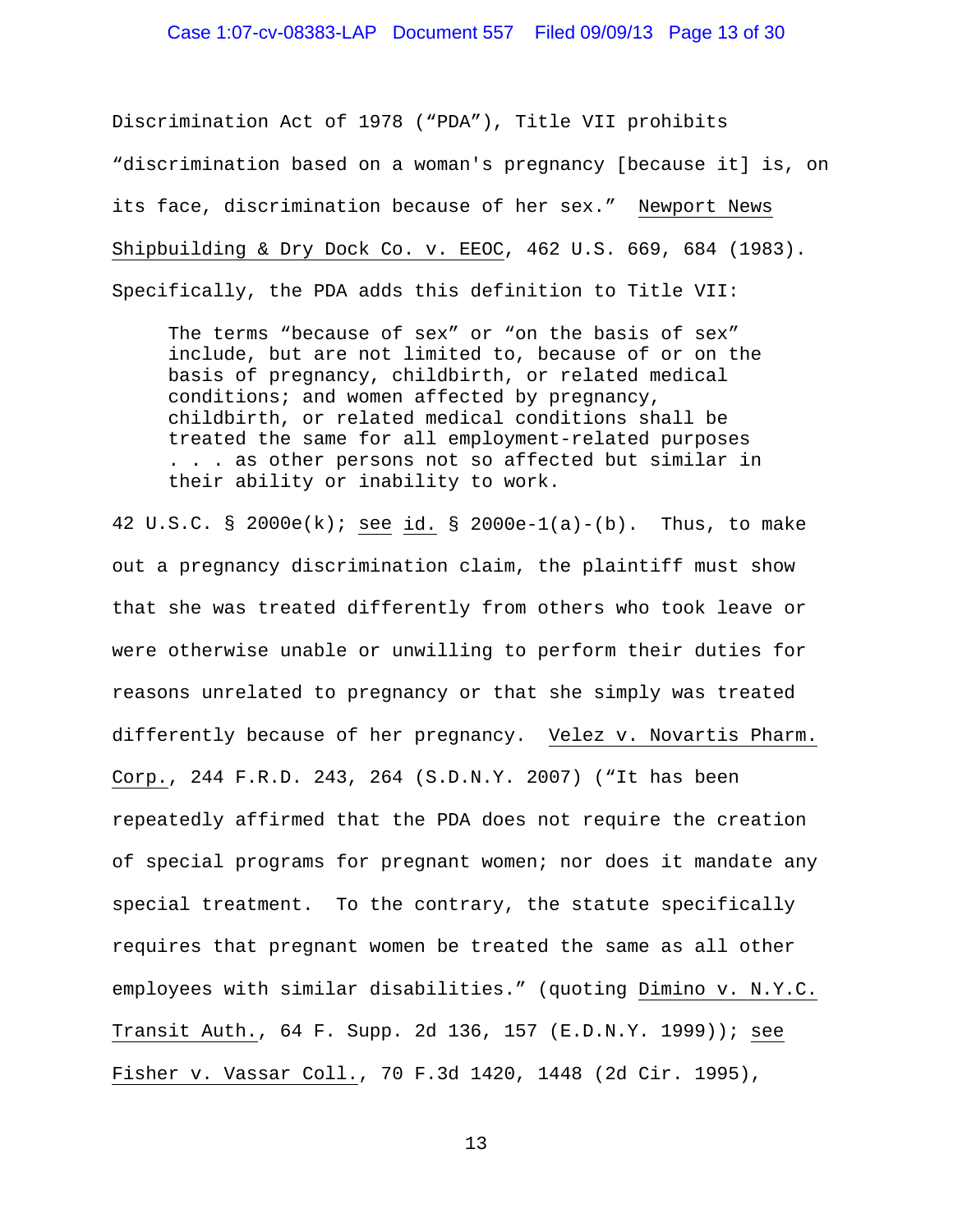reheard en banc on other grounds, 114 F.3d 1332 (2d Cir. 1997), abrogated on other grounds by Reeves v. Sanderson Plumbing Prods., Inc., 530 U.S. 133 (2000).

An action for violation of Title VII can be brought by the person affected or by the EEOC. Here, the EEOC has brought an enforcement action under 42 U.S.C. § 2000e-5(f) on behalf of the twenty-nine Non-Intervenor Plaintiffs. In this type of action, the EEOC can request injunctive or monetary "relief for a group of aggrieved individuals." Gen. Tel. Co. of the Nw. v. EEOC, 446 U.S. 318, 324 (1980). Individuals can also intervene to assert their own claims, as has been done here by the Plaintiff-Intervenors.

 Before initiating this type of enforcement action, however, Congress requires that the EEOC engage in specific prelitigation activities, including investigating the claim and attempting to "eliminate any such alleged unlawful employment practice by informal methods of conference, conciliation, and persuasion," id. § 2000e-5(b). See EEOC v. Johnson & Higgins, Inc., 91 F.3d 1529, 1534-35 (2d Cir. 1996). Specifically, prior to filing suit the EEOC must: (1) receive a formal charge of discrimination against the employer; (2) provide notice of the charge to the employer; (3) investigate the charge; (4) make and give notice of its determination that there was reasonable cause to believe that a violation of Title VII occurred; and (5) make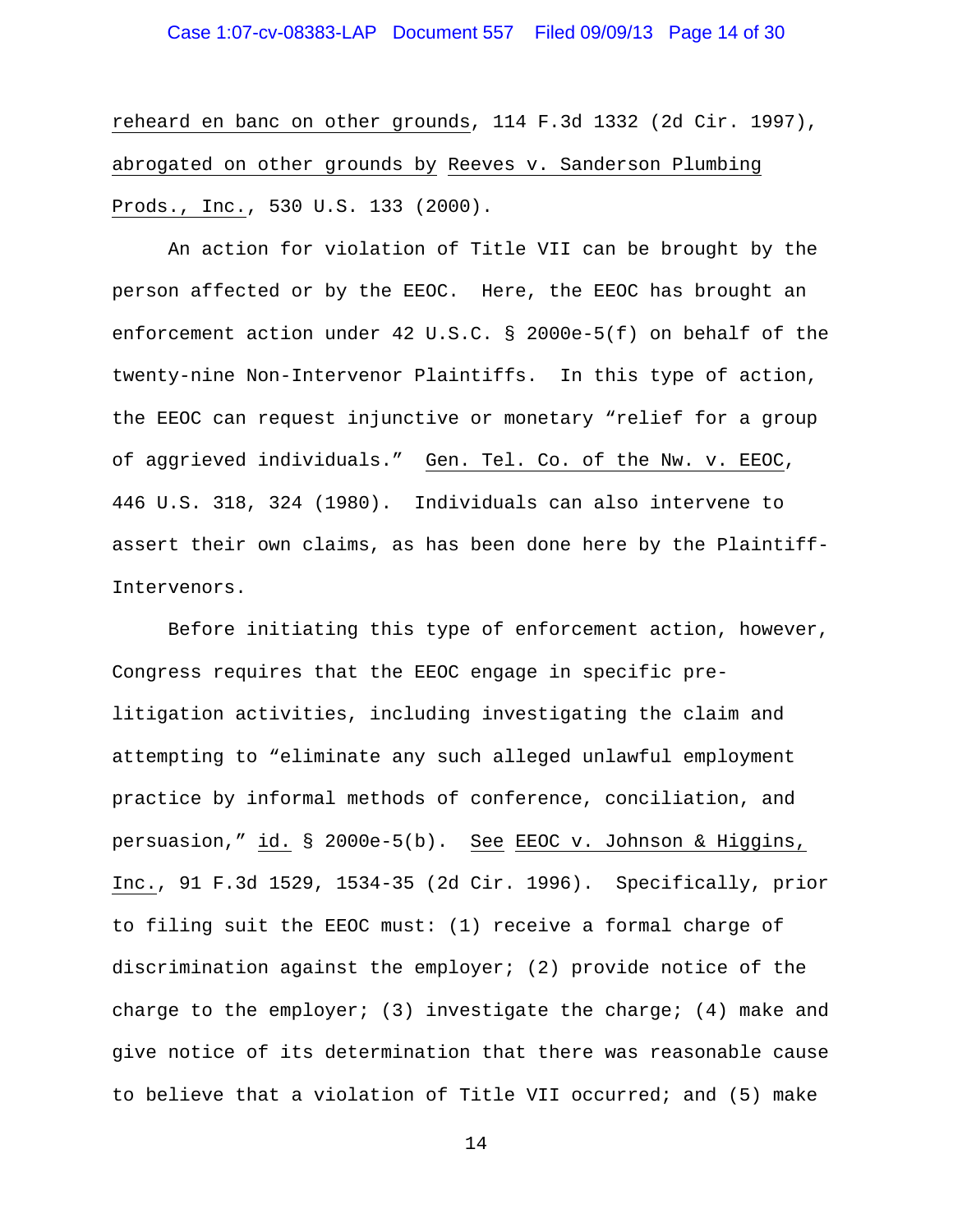# Case 1:07-cv-08383-LAP Document 557 Filed 09/09/13 Page 15 of 30

a good faith effort to conciliate the charges. See 42 U.S.C. §  $2000e-5(b)$ .

 These pre-litigation requirements represent "sequential steps in a unified scheme for securing compliance with Title VII." EEOC v. Hickey—Mitchell Co., 507 F.2d 944, 948 (8th Cir. 1974) (emphasis in original); see also EEOC v. E.I. DuPont de Nemours & Co., 373 F. Supp. 1321, 1336 (D. Del. 1974), aff'd, 516 F.2d 1297 (3d Cir. 1975). As for the notice requirement, notice of the particulars of the investigation is not required, and the scope of the EEOC's initial investigation does not limit the scope of the lawsuit alleging Title VII violations it may later bring. "Any violations that the EEOC ascertains in the course of a reasonable investigation of the charging party's complaint are actionable." EEOC v. Caterpillar, Inc., 409 F.3d 831, 833 (7th Cir. 2005) (quoting Gen. Tel. Co. v. EEOC, 446 U.S. 318, 331 (1980)). In other words, the EEOC may bring any claims reasonably related to the charge it investigated. EEOC v. Golden Lender Fin. Corp., No. 99 Civ. 8591, 2000 WL 381426, at \*4 (S.D.N.Y. Apr. 13, 2000) (Koeltl, J.).

Finally, the EEOC may sue only after exhausting conciliation efforts. 42 U.S.C. § 2000e-5(b); Johnson & Higgins, 91 F.3d at 1534. In doing so, the EEOC must give notice of the charges it seeks to conciliate. EEOC v. Thomas Dodge Corp. of N.Y., 524 F. Supp. 2d 227, 236 (E.D.N.Y. 2007).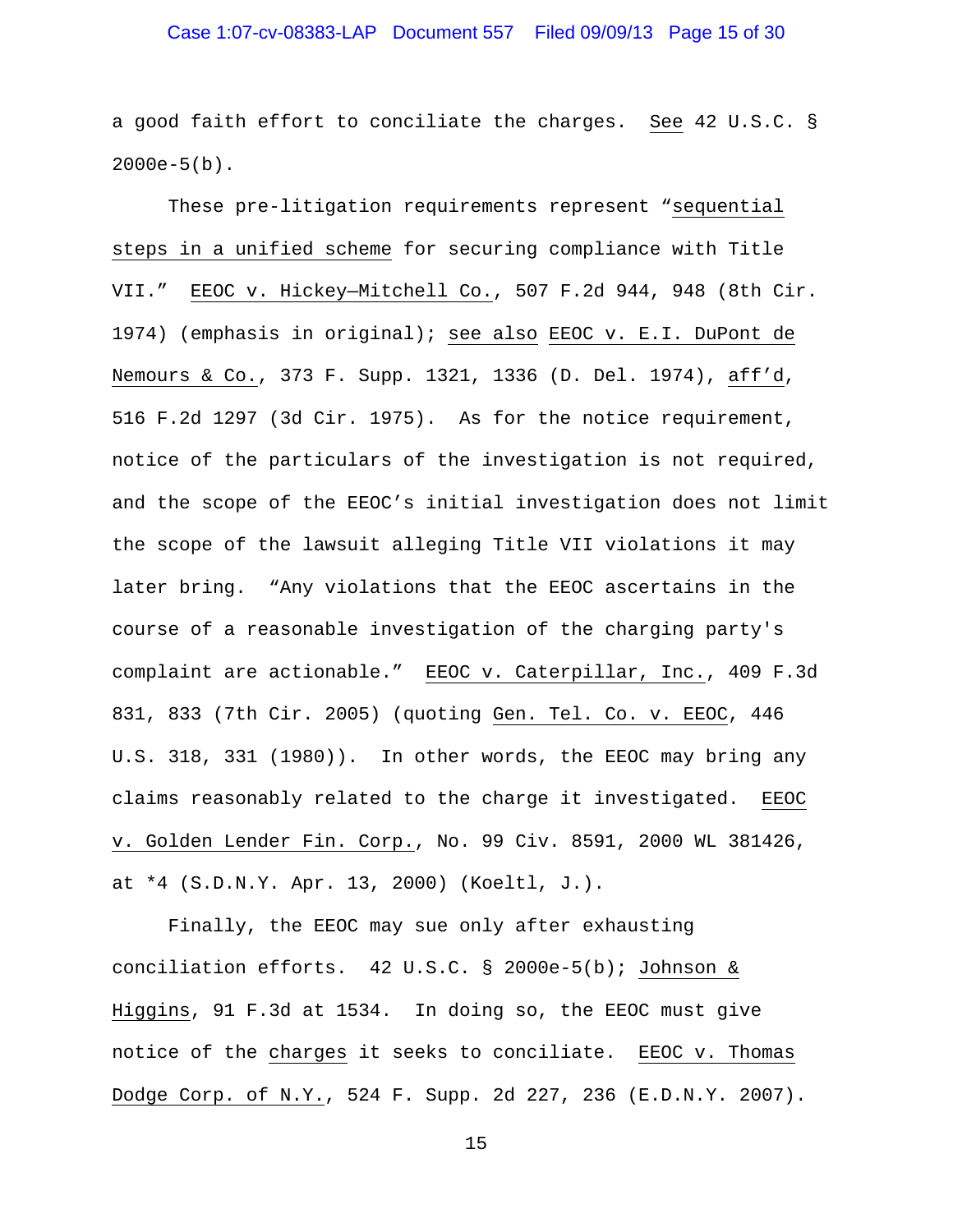# Case 1:07-cv-08383-LAP Document 557 Filed 09/09/13 Page 16 of 30

The EEOC fulfills this mandate if it "1) outlines to the employer the reasonable cause for its belief that the employer is in violation  $\ldots$ , 2) offers an opportunity for voluntary compliance, and 3) responds in a reasonable and flexible manner to the reasonable attitude of the employer." Johnson & Higgins, 91 F.3d at 1534; EEOC v. New Cherokee Corp., 829 F. Supp. 73, 80 (S.D.N.Y. 1993). Ultimately, the EEOC must make a good faith effort to conciliate before bringing suit. Sears, 650 F.2d at 18-19; see EEOC v. Klingler Elec. Corp., 636 F.2d 104, 107 (5th Cir. 1981) ("[T]he fundamental question is the reasonableness and responsiveness of the EEOC's conduct under all the circumstances."); New Cherokee, 829 F. Supp. at 81.

The contours of the conciliation process will vary from case to case, but the process is designed to "allow[] the employer and the EEOC to negotiate how the employer might alter its practices to comply with the law, as well as how much, if any, the employer will pay in damages." Johnson & Higgins, 91 F.3d at 1535; accord Marshall v. Sun Oil Co., 605 F.2d 1331, 1334 (5th Cir. 1979). The Court's role in reviewing efforts to conciliate, while not inert, is modest; the EEOC, as the enforcement agency, has discretion to formulate conciliation efforts in each situation, but it must do so in good faith. See Sears, 650 F.2d at 18-19 ("Although in general the [EEOC] should be given wide latitude in shaping [conciliation efforts], the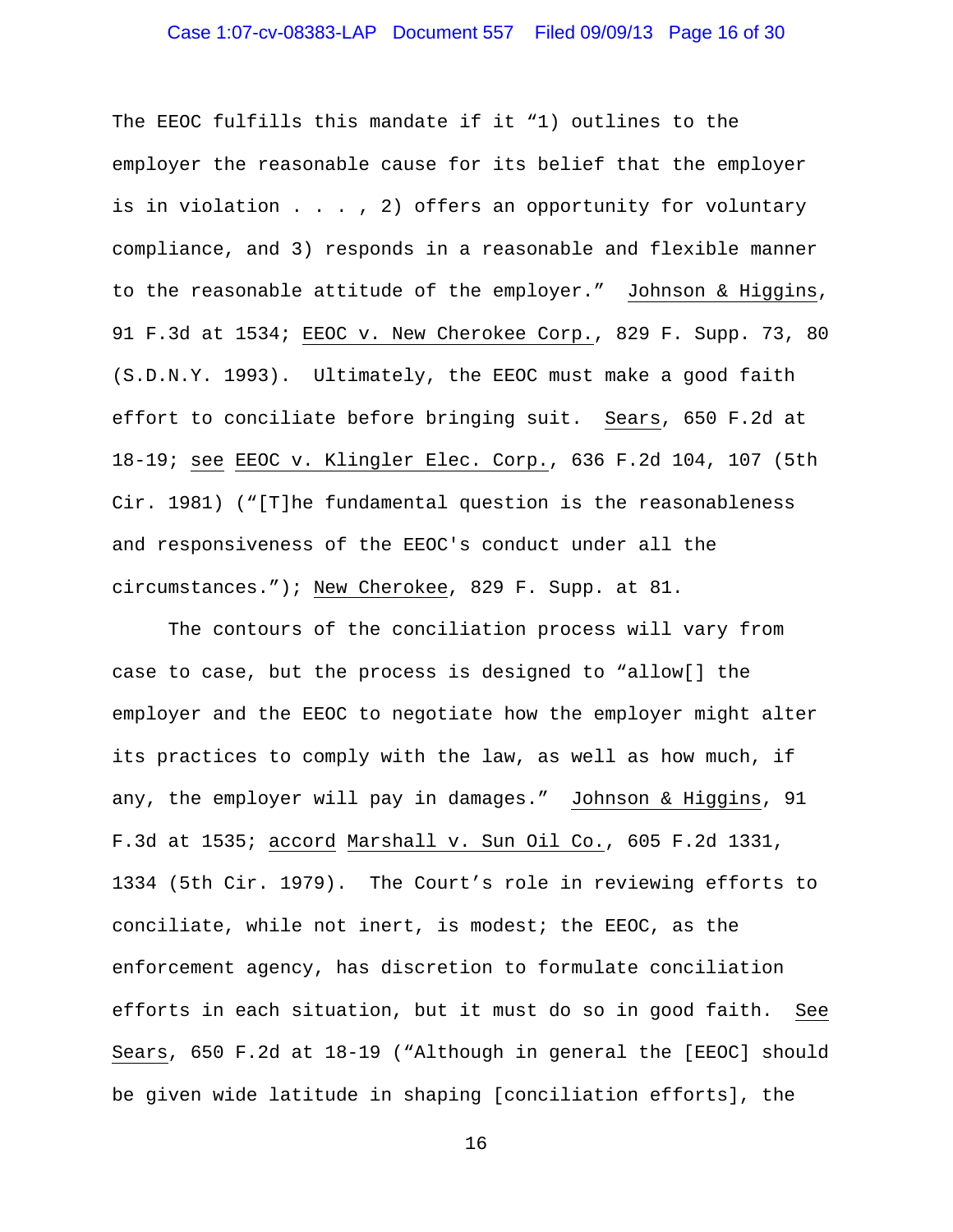[EEOC]'s discretion is not unlimited . . . ." (citation omitted)); see also Johnson & Higgins, 91 F.3d at 1534; EEOC v. Keco Indus., Inc., 748 F.2d 1097, 1102 (6th Cir. 1984). As this Court noted in Bloomberg II, however, the EEOC cannot "attempt conciliation on one set of issues and having failed, litigate a different set." Sears, 650 F.2d 14, 19. As part of attempting conciliation, then, the EEOC has to provide sufficient notice to the employer of the nature of the charges against it so as to set the stage for fruitful conciliation discussions. See, e.g., id.; EEOC v. Chesapeake & Ohio Ry. Co., 577 F.2d 229, 232 (4th Cir. 1978) (stating that EEOC should "notify an employer of the [its] findings and . . . provide common ground for conciliation"); see also EEOC v. Outback Steakhouse of Fla., Inc., 520 F. Supp. 2d 1250, 1262 (D. Colo. 2007).

III. DISCUSSION

 Congress has afforded the EEOC a number of tools under Title VII to address different types of discrimination; it has also imposed limits on its enforcement authority. Just as Congress has charged the EEOC with helping ensure that employers do not single out employees on account of certain characteristics, this Court is charged with ensuring that any actions brought before it by the EEOC are within the parameters of the law as set forth by Congress, regardless of how wellintentioned the EEOC's purpose.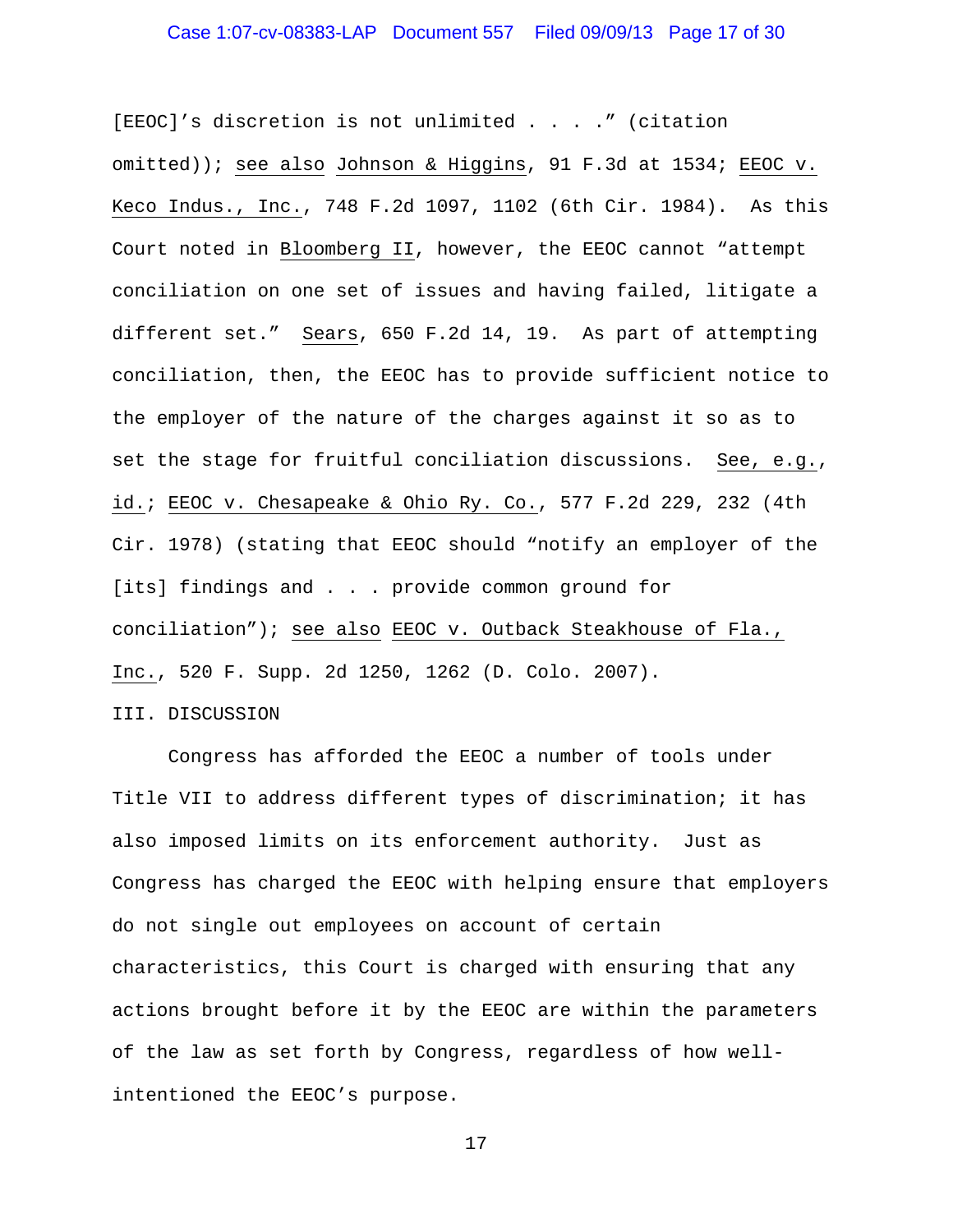Congress was very mindful when enacting and later amending Title VII that it provide a scheme emphasizing voluntary proceedings and informal conciliation as opposed to one encouraging litigious proceedings. See Occidental Life Ins. Co. v. EEOC, 432 U.S. 355, 367-68 (1977) ("Congress, in enacting Title VII, chose "(c)ooperation and voluntary compliance . . . as the preferred means of achieving" its goals." (quoting Alexander v. Gardner-Denver Co., 415 U.S. 36, 44  $(1974)$ .<sup>11</sup> The legislative history of Title VII is replete with statements illustrating as much.<sup>12</sup> Additionally, as other courts have

i<br>Li

 $11$  Prior to 1972, "the sole purpose for the EEOC's existence . . . was conciliation," and when Congress amended Title VII in 1972 and granted litigation authority to the EEOC, "such amendment was not to provide an alternative to the prior procedures but to supplement the EEOC's existing administrative process." EEOC v. Pierce & Stevens Chem. Corp., 434 F. Supp. 1162, 1166 (W.D.N.Y. 1977).

 $12$  For example, when Congressman Perkins introduced the Conference Report on the Equal Employment Opportunity Act of 1972, he said: "The conferees contemplate that the Commission will continue to make every effort to conciliate as it is required by existing law. Only if conciliation proves to be impossible do we expect the Commission to bring action in federal district court to seek enforcement." 118 Cong. Rec. 7563 (1972). Such an emphasis can be traced to Congress's enactment of Title VII as part of the Civil Rights Act of 1964. See, e.g., 110 Cong. Rec. 14190 (1964) ("[W]e have leaned over backward in seeking to protect the possible defendants by means of . . . conciliation, arbitration, and negotiation. I believe it will be found in most instances that after the investigation begins, the parties will voluntarily arrive at a settlement of the contest.") (statement of Sen. Morse); id. at 14443 ("What have we sought to do in the Civil Rights Act of 1964—the greatest piece of social legislation of our generation. . . . We have attempted to establish a framework of law wherein men of (cont'd)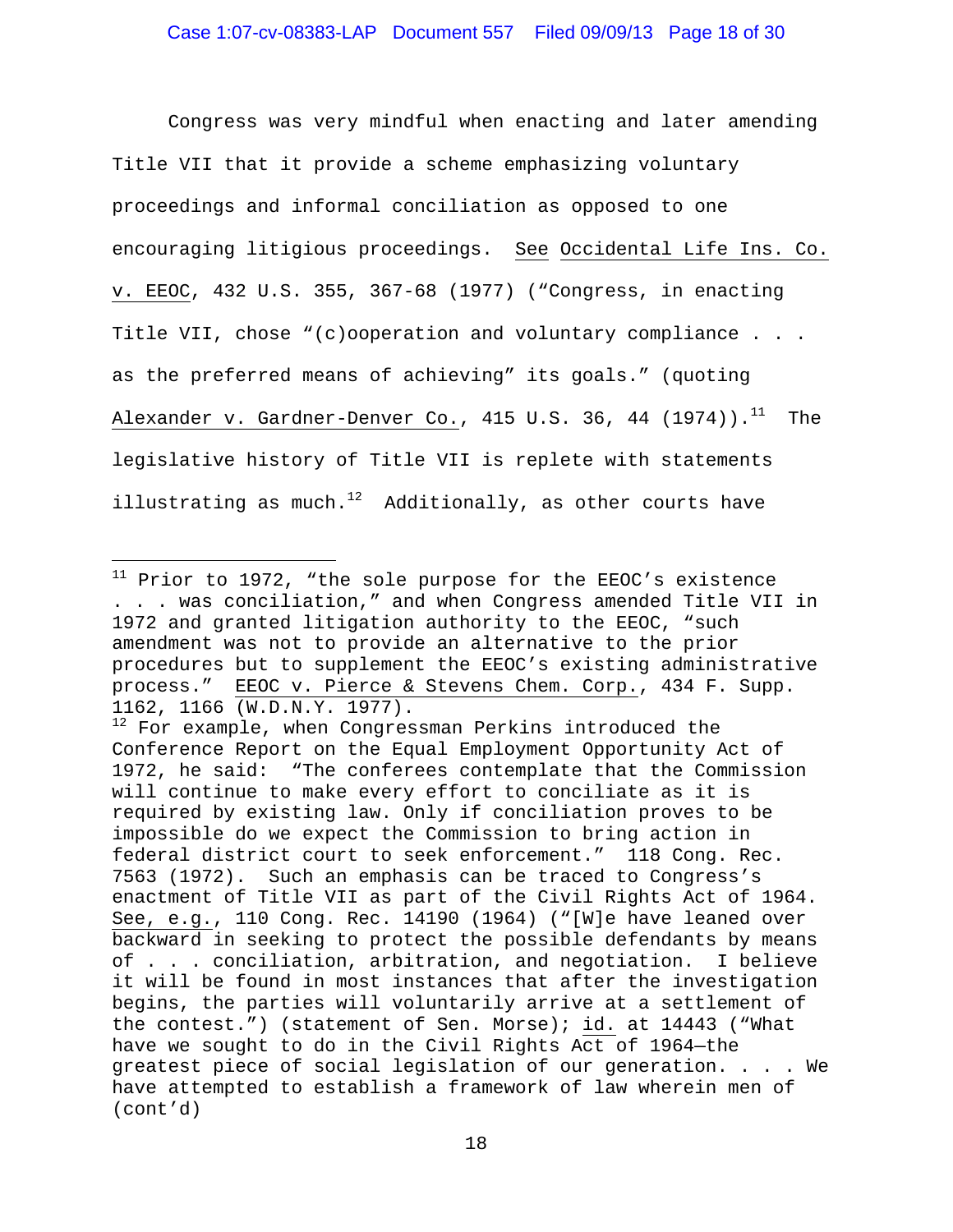#### Case 1:07-cv-08383-LAP Document 557 Filed 09/09/13 Page 19 of 30

observed, Congress recognized via Title VII that the overburdened Federal judicial system often is not the preferred medium to resolve employment discrimination disputes. See, e.g., Dinkins v. Charoen Pokphand USA, Inc., 133 F. Supp. 2d 1237, 1241 (M.D. Ala. 2001); Pearce v. Barry Sable Diamonds, 912 F. Supp. 149, 153 (E.D. Pa. 1996). Against this backdrop, Congress set forth the specific pre-litigation requirements discussed supra and created two principal avenues through which the EEOC could remedy discrimination: (1) individual claims under Section 706 and (2) pattern-or-practice claims under Section 707.

 Here, the EEOC initiated an investigation of Bloomberg based on the Charging Parties' allegations of discrimination. The LOD addressed those allegations and continued by alerting Bloomberg that the EEOC had determined that the alleged discriminatory conduct extended to "other female current and former employees who have taken maternity leave." (See LOD.) The LOD concluded by setting forth a reasonable cause determination that Bloomberg "discriminated against the three

(cont'd from prev. page)

i<br>Li

good will and reason can seek to resolve these difficult and emotional issue of human rights. . . . We have placed emphasis on voluntary conciliation—not coercion.") (statement of Sen. Humphrey); id. at 2565 (statement of Rep. Lindsay addressing concerns and explaining how conciliation procedures are aimed at encouraging voluntary compliance and are designed to offer extra protection to employers).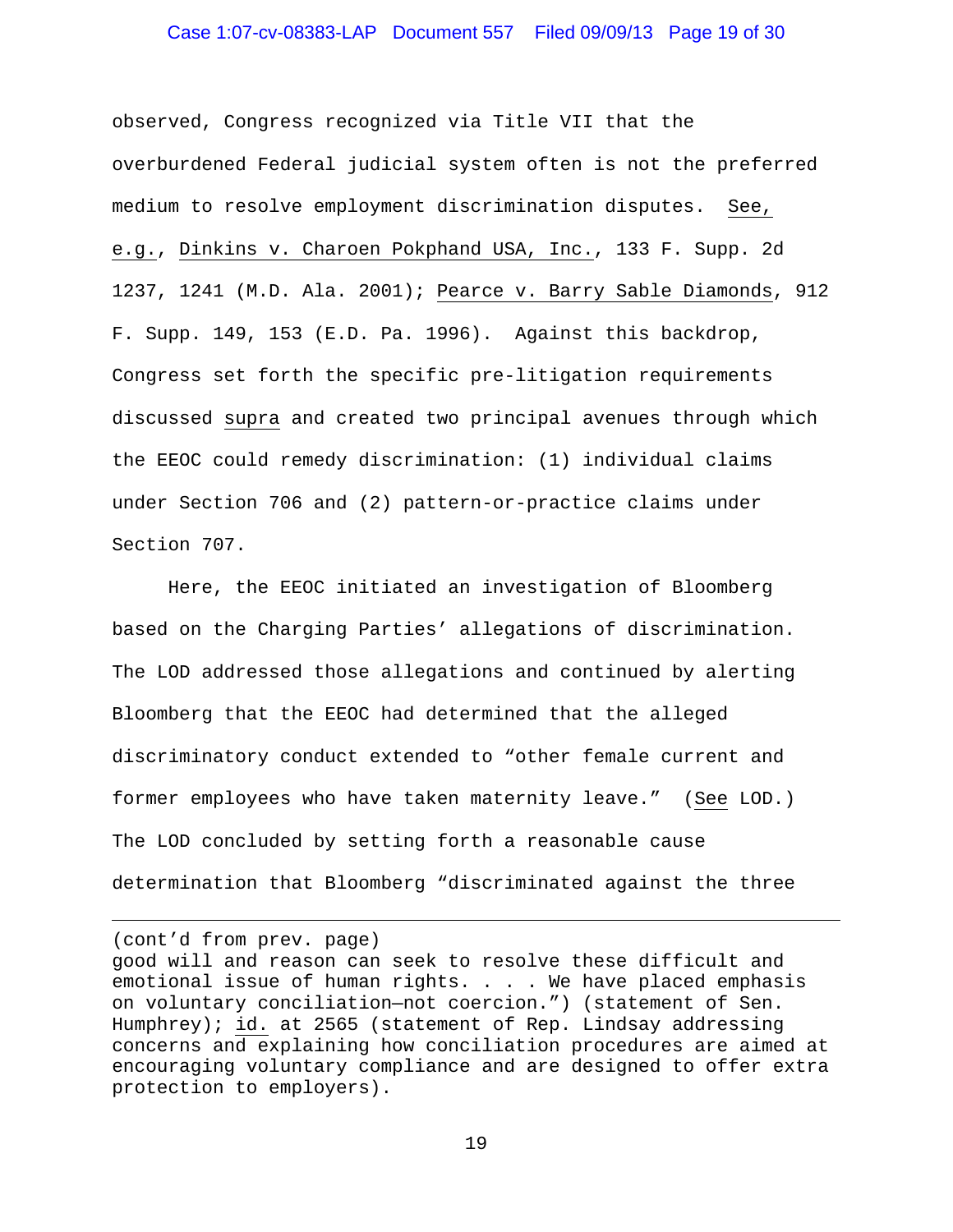# Case 1:07-cv-08383-LAP Document 557 Filed 09/09/13 Page 20 of 30

Charging Parties and a class of similarly-situated women based on their sex/pregnancy." (Id.)

 According to the EEOC, "this Court already held that [the] EEOC met its statutory conciliation obligation with respect to its class-wide sex/pregnancy discrimination claims." (See EEOC's Omnibus Mem. of Law in Opp'n to Bloomberg's Motion on Section 706 Claims [dkt. no. 328] ("EEOC's Omnibus Br."), at 25 (citing Bloomberg II, 751 F. Supp. 2d 628).) From this observation, the EEOC argues that the Court's holding with respect to the EEOC's statutory pre-litigation obligations in the context of its class-wide claims also should apply to its obligations in the context of the individual claims it pursues now. Nowhere in the LOD, however, does the EEOC mention the names of any individual claimants other than the Charging Parties. And nowhere in the Bloomberg II Order does the Court state that Title VII allows the EEOC to use class-wide claims brought under Section 707 to conduct an end run around the prelitigation requirements that must be satisfied before bringing suit on behalf of individual claimants under Section 706. Indeed, Section 706 and 707 claims are based on distinct theories and are adjudicated under different standards. Allowing the EEOC to subvert its pre-litigation obligations with respect to individual claims by yelling far and wide about class claims would undermine the statutory policy goal of encouraging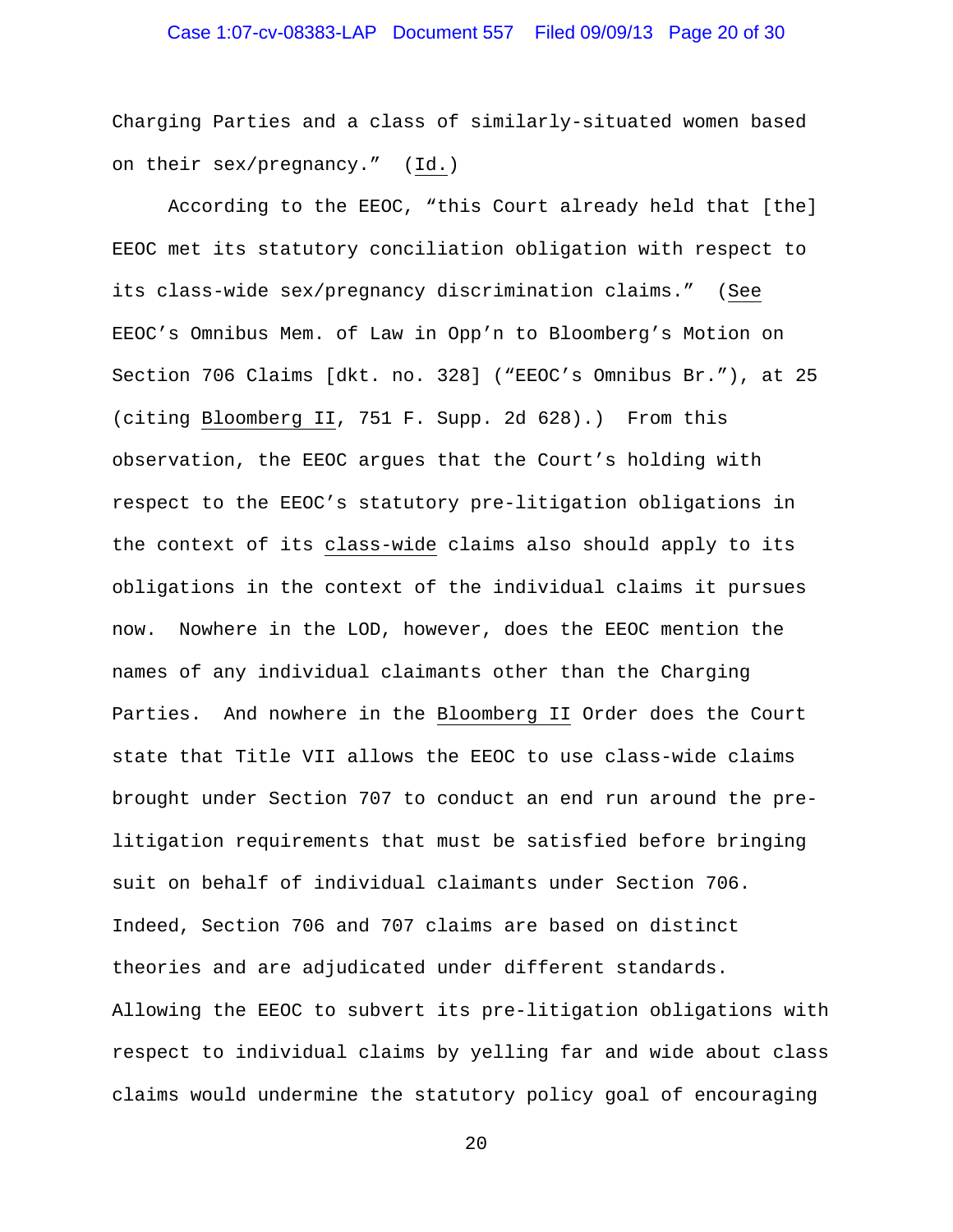# Case 1:07-cv-08383-LAP Document 557 Filed 09/09/13 Page 21 of 30

conciliation. Thus, the Court holds that its prior finding that the EEOC satisfied its pre-litigation obligations with respect to a class-wide claim applies to that class-wide claim only and that it must look independently at whether the EEOC fulfilled its statutory pre-litigation requirements with respect to the individual claims upon which it purports to continue this litigation. See Sears, 650 F.2d 14, 19 (explaining that EEOC cannot "attempt conciliation on one set of issues and having failed, litigate a different set"); see also 110 Cong. Rec. 14191 (statement of Sen. Morse responding to concerns that the Commission could abuse its discretion by explaining that federal courts provide a check against abuses).

 Although the EEOC became aware before filing suit that at least twenty-one of the Non-Intervenors took maternity leave, the record reflects that several of the Non-Intervenors were not contacted by the EEOC until after the instant suit was filed. (See, e.g., Adams Am. Decl. in Opp'n to Def.'s Mot. for Summ. J. as to EEOC's Pattern-or-Practice Claim [dkt. no. 192], Ex. 9 (Stefanie Batcho-Lino Dep.), at 38.; Golden Reply Decl., Ex. J (Sofia Fernandez Dep.), at 5; Decl. of Thomas H. Golden Concerning Aimee Picchi [dkt. no. 276], Ex. 2 (Picchi Dep.), at 287.) Additionally, nothing in the record indicates that the EEOC requested contact information for claimants included on the maternity leave list prior to January 23, 2008. (See Bloomberg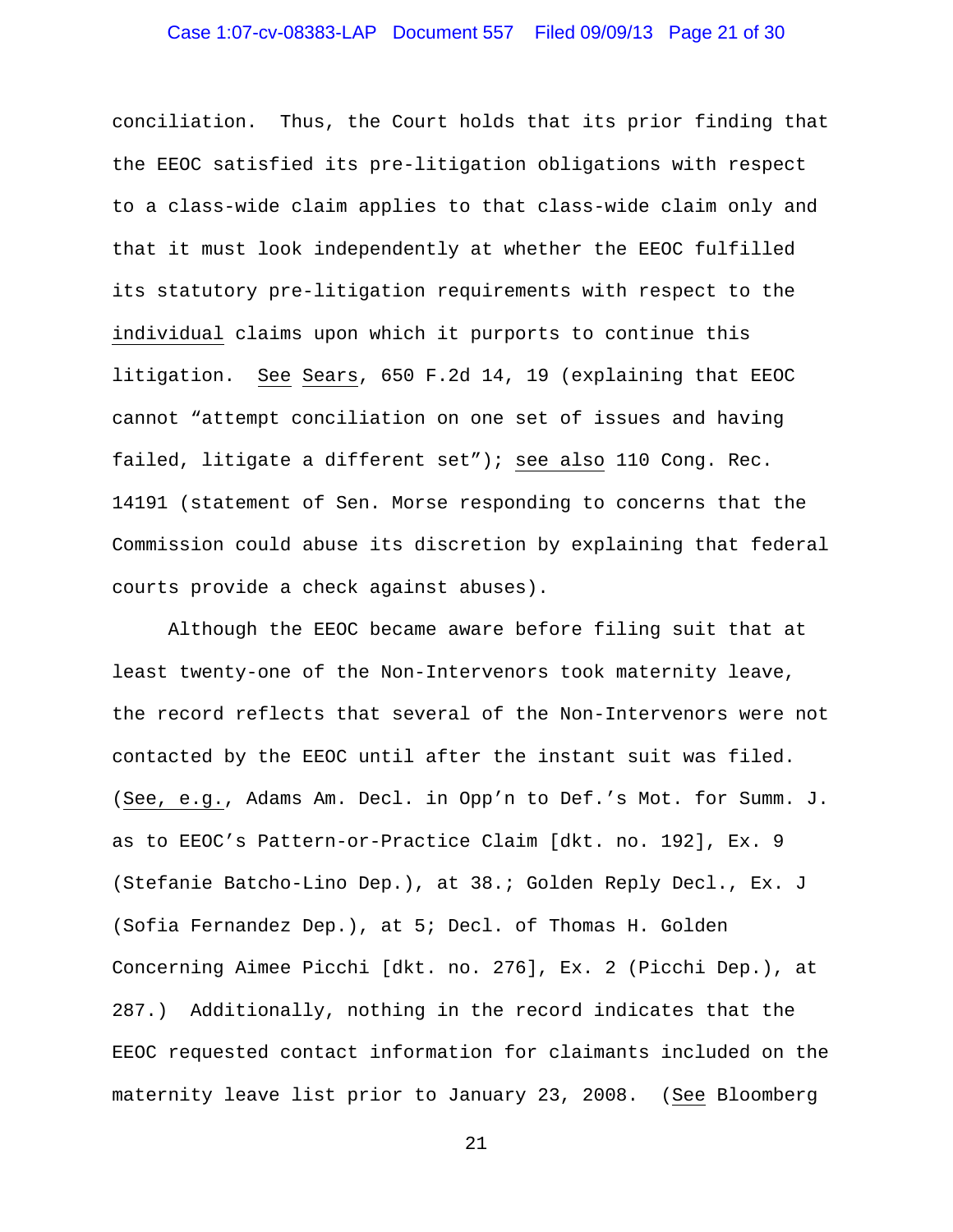56.1 ¶ 5; EEOC 56.1 ¶ 5.) On the other hand, the record does reflect that less than ten days after Bloomberg provided the maternity leave list, the EEOC issued its LOD.

 Throughout the course of this litigation, the EEOC identified more than eighty claimants (including the Claimant Parties) as the action progressed. After this Court dismissed the Section 707 claims, however, the EEOC continued this litigation on behalf of only thirty-two individual claimants. The record shows that the EEOC spurned any efforts to conciliate individual claims beyond those of the Claimant Parties, let alone offer Bloomberg an opportunity to tailor any class-wide conciliatory efforts to the breadth of legitimate claims it might face. On August 23, 2007, Bloomberg explicitly offered to discuss cases of "identified individuals [the EEOC believed] may have legitimate grievances against the Company as a result of their experiences following their return from maternity leave" and "explore whether there is a basis on which their (and the Commission's) concerns can be addressed." (Golden Decl. Ex. 3, at EE00034.) Rather than identify to Bloomberg any additional potential claimants (or even respond to this request), the EEOC declared conciliation unsuccessful the very next day and filed suit a month later. The EEOC did not formally identify to Bloomberg any of the Non-Intervenors until nearly five months later on January 17, 2008. And never did the EEOC attempt to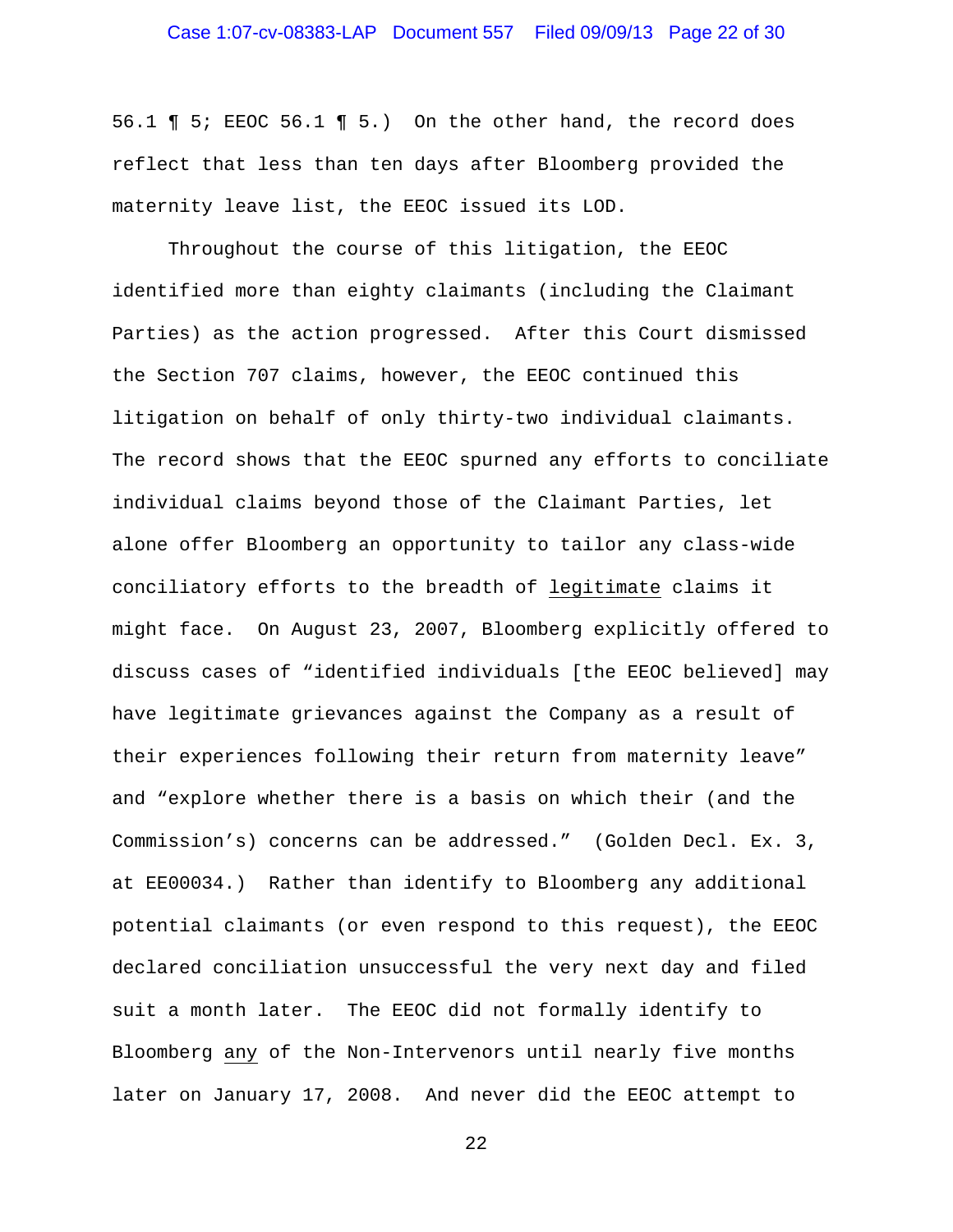revisit conciliation with respect to any individual claims upon identifying each to Bloomberg.

 The EEOC may bring any claims reasonably related to the charge it investigated. But such a principle does not grant the EEOC authority to abdicate its statutory responsibility to provide sufficient notice and pursue a pre-suit resolution in good faith. The Court is not aware of any binding legal authority, and the EEOC has provided none, that allows the EEOC to do what it is attempting to do here—namely level broad accusations of class-wide discrimination to present Bloomberg with a moving target of prospective plaintiffs and, after unsuccessfully pursuing pattern-or-practice claims, substitute its own investigation with the fruits of discovery to identify which members of the class, none of whom were discussed specifically during conciliation, might have legitimate individual claims under Section 706. The EEOC's conduct here blatantly contravenes Title VII's emphasis on resolving disputes without resort to litigation and lands far and wide of any flexibility Title VII might provide with respect to prelitigation conciliation requirements where both individual and class-wide claims are asserted and potential claimants are discovered throughout the course of discovery.

Rather than presenting evidence that an investigation was commenced into any of the remaining Non-Intervenor's claims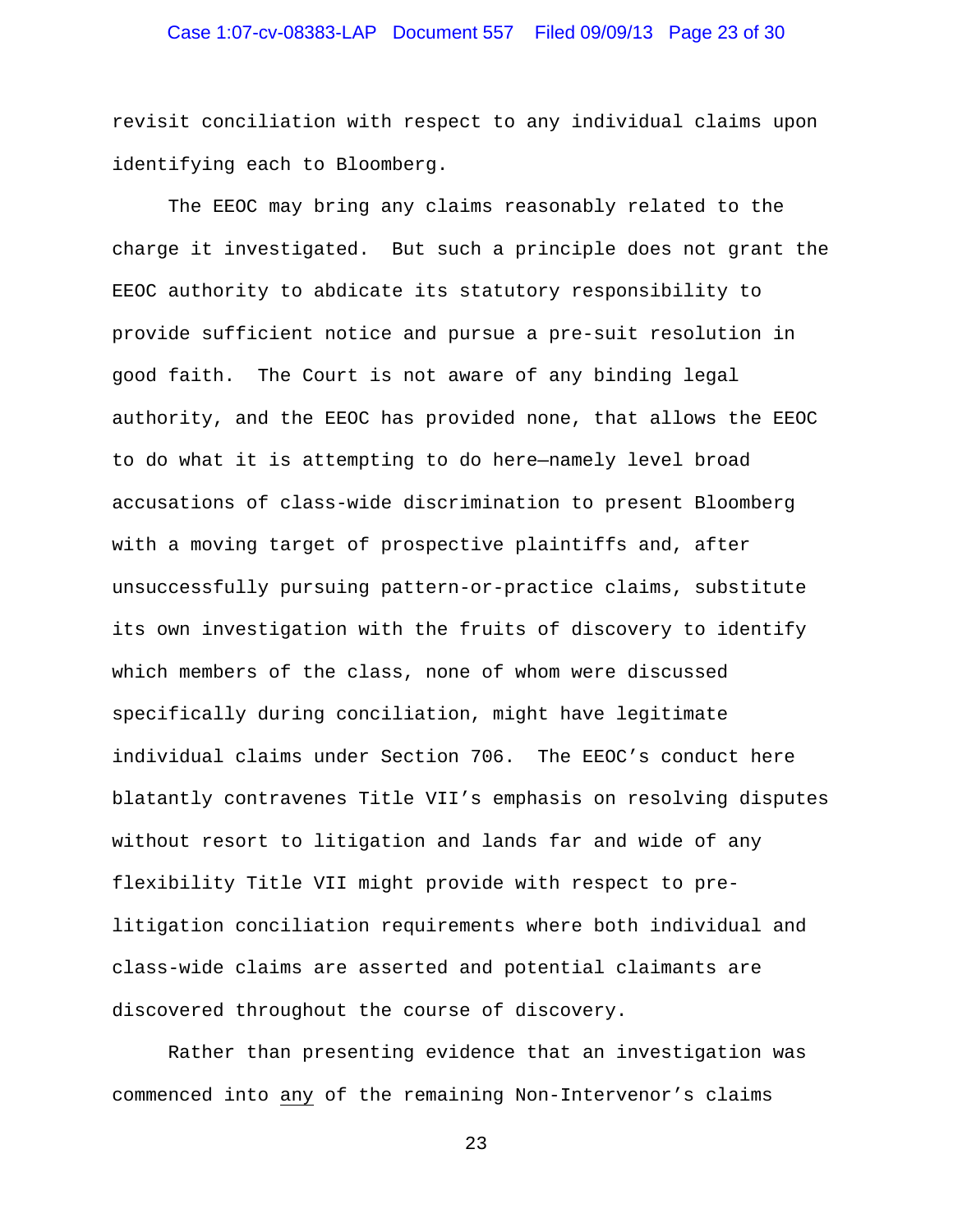prior to filing suit, the EEOC tries to divert the Court's attention from the absence of any such investigation by stringing together citations from cases standing for the proposition that courts should refrain from reviewing the sufficiency of the underlying investigation. (See May 23 Ltr., at 1-3.) While such an argument patently conflates the principle of granting deference to the discretionary actions of federal agencies with the Court's duty to ensure that a required action was performed at all, the undisputed facts in the record make it apparent that the statutorily-required investigation never occurred, and thus, there is no such to review. Because the record discloses that the EEOC issued an LOD within ten days of receiving the maternity leave list, that the EEOC refused to identify any individual claimants other than the Claimant Parties during conciliation discussions, that after commencing litigation the EEOC identified a total of approximately seventyeight claimants to Bloomberg as class members between January 17, 2008, and January 10, 2010, and that there is no other evidence of pre-suit investigation, the only inference to be drawn is that the EEOC resorted to discovery conducted in conjunction with its class-wide claims to find the individual claimants. Thus, the Court holds that no genuine issue of fact remains as to whether the EEOC investigated any of the Section 706 individual claims prior to commencing litigation.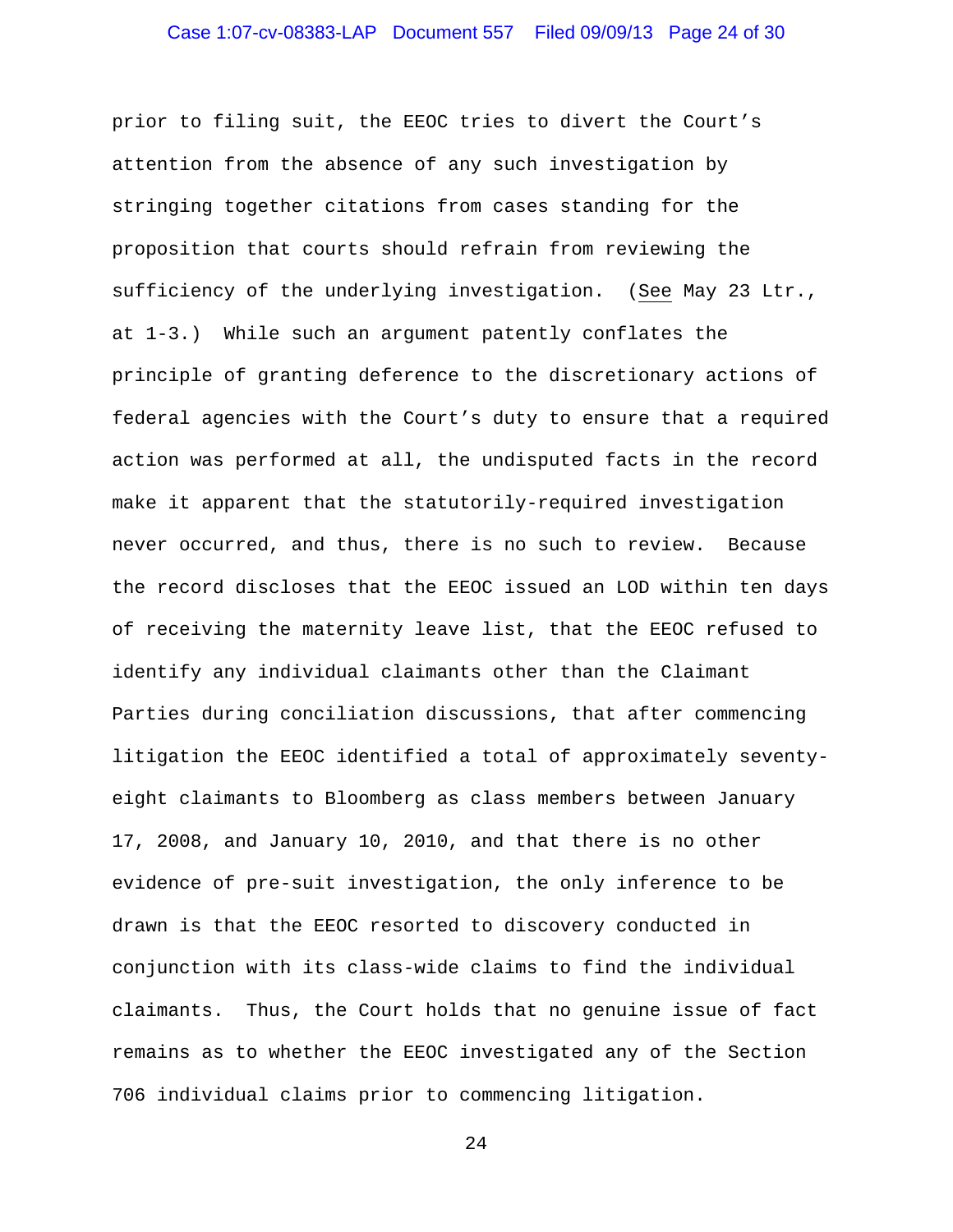# Case 1:07-cv-08383-LAP Document 557 Filed 09/09/13 Page 25 of 30

Nevertheless, even assuming the EEOC can satisfy its prelitigation obligation of investigation, it remains apparent that the EEOC completely contravened its other obligations under Title VII.

 The EEOC's pre-litigation conduct also failed to meet the requirements of the statute insofar as it failed to make a reasonable cause determination as to the specific allegations of any of the Non-Intervenors prior to filing the Complaint<sup>13</sup> or to afford Bloomberg a meaningful opportunity to conciliate any individual claims beyond those brought by the Claimant Parties. In a sense, the EEOC would like the Court to treat its subsequent narrowing of the claimant pool as fulfilling the requirement that it make a reasonable cause determination prior to pursuing Section 706 claims on behalf of the remaining individuals. Regardless of whether the EEOC should be permitted flexibility with respect to this requirement under certain circumstances, any assertion that this case presents such circumstances begs the question. Additionally, the EEOC spurned Bloomberg's offer to conciliate additional individual claims by

 $\overline{\phantom{0}}$ 

 $^{13}$  Tellingly, the EEOC now purports to assert an individual claim on behalf of one individual whose complaint centers upon conduct that occurred after litigation commenced. Catherine McGonigle did not take maternity leave at Bloomberg until March 2009. (See Bloomberg's R. 56.1 Statement Regarding Claims Asserted on Behalf of Catherine McGonigle [dkt. no. 263] ¶ 18.)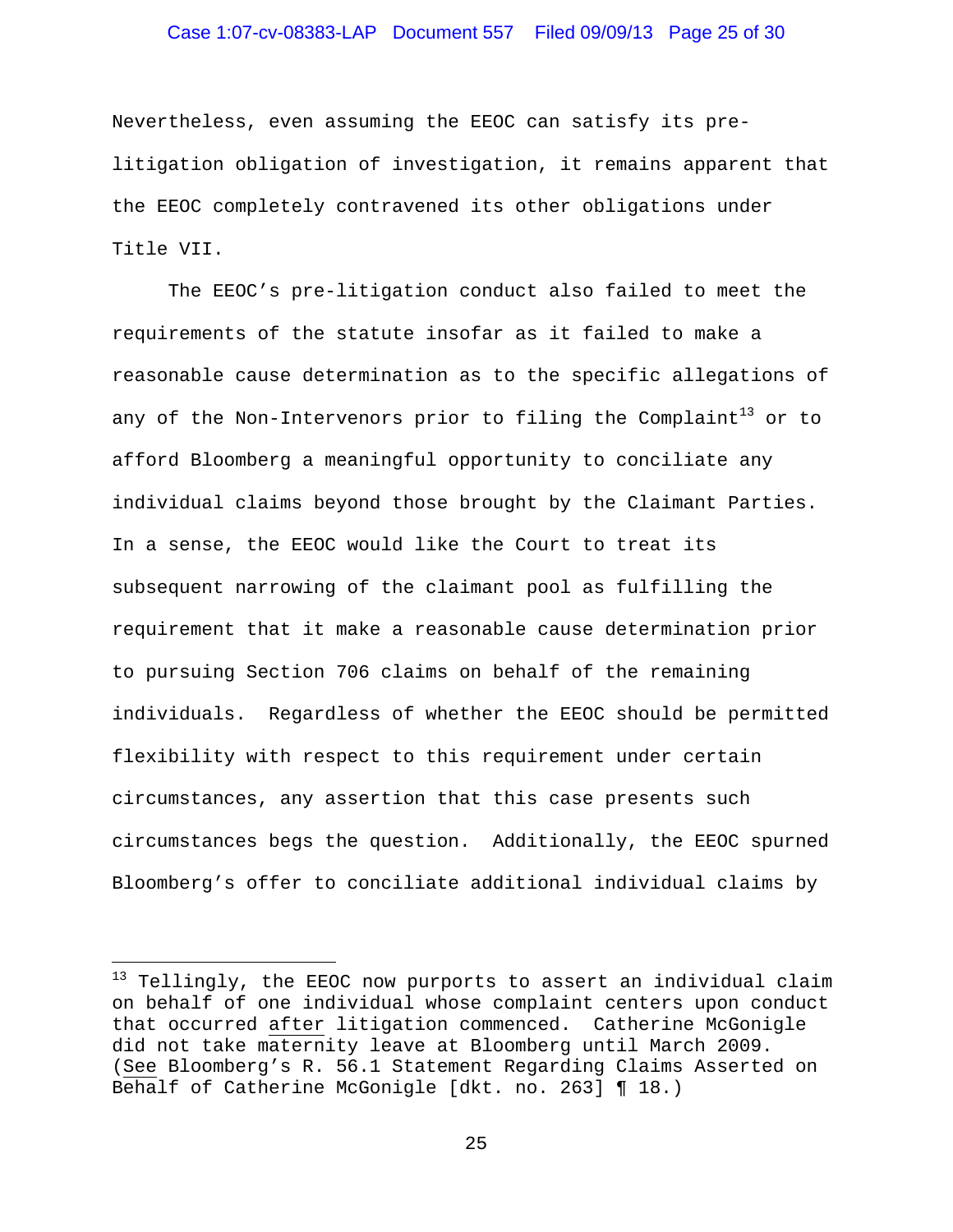# Case 1:07-cv-08383-LAP Document 557 Filed 09/09/13 Page 26 of 30

declaring conciliation efforts unsuccessful the next day. Where the EEOC

- pursues a pattern-or-practice claim based on the allegations of three identified individuals and on behalf of an unidentified number of potential class members,
- refuses to disclose to the defendant the identity of any potential class members during the course of its investigation or conciliation efforts or even engage in a discussion of any individual claims it might later bring on behalf of class members,
- identifies approximately seventy-eight members of the class after commencing litigation,
- then only pursues thirty-two claims on behalf of individual class members after dismissal of its class-wide claims, and
- has not offered any evidence indicating that its narrowing of the number of claims from seventy-eight to thirty-two was based on information gathered through its pre-suit investigation and not as a result of bootstrapping its investigation to discovery,

the Court holds that the EEOC failed to satisfy its prelitigation obligations with respect to all of the remaining Non-Intervenor claims of making a reasonable cause determination or ensuring that additional claims were reasonably related to the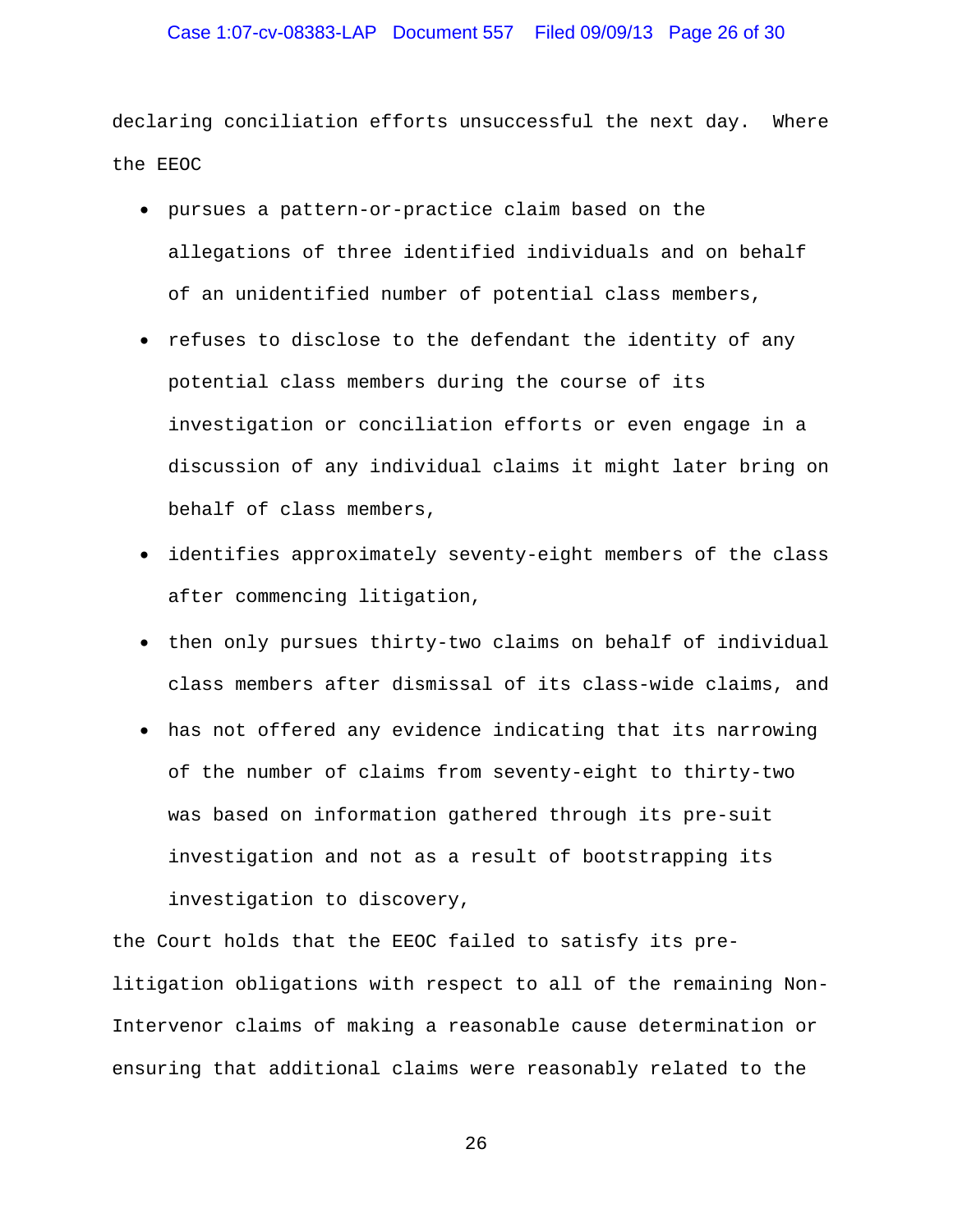# Case 1:07-cv-08383-LAP Document 557 Filed 09/09/13 Page 27 of 30

charge contained within the LOD so as to afford Bloomberg a reasonable opportunity to conciliate.

 In so holding, the Court adopts the following reasoning from Chief Judge Linda R. Reade's analysis in EEOC v. CRST Van Expedited, Inc., No. 07-CV-95-LRR, 2009 WL 2524402 (N.D. Iowa Aug. 13, 2009), aff'd, 679 F.3d 657 (8th Cir. 2012), a case dismissed under similar circumstances as those presented here: "To rule to the contrary would severely undermine if not completely eviscerate Title VII's integrated, multistep enforcement procedure, expand the power of the EEOC far beyond what Congress intended[,] and greatly increase litigation costs. . . . To accept the EEOC's view of its own authority would also impose an untenable burden upon the federal district courts, as the EEOC might avoid administrative proceedings for the vast majority of allegedly aggrieved persons." Id. at \*17-18 (internal quotation marks and citations omitted). Moreover, to the extent that Bloomberg knew or should have known many other women were complaining of pregnancy discrimination, "[e]ven the most recalcitrant employer who flouts Title VII's prohibitions against unlawful employment discrimination . . . is due the process that Title VII mandates. Congress surely did not intend that employers, even ones whose workplaces might be rife with [sex discrimination], face the moving target of allegedly aggrieved persons that [Bloomberg] faced in both the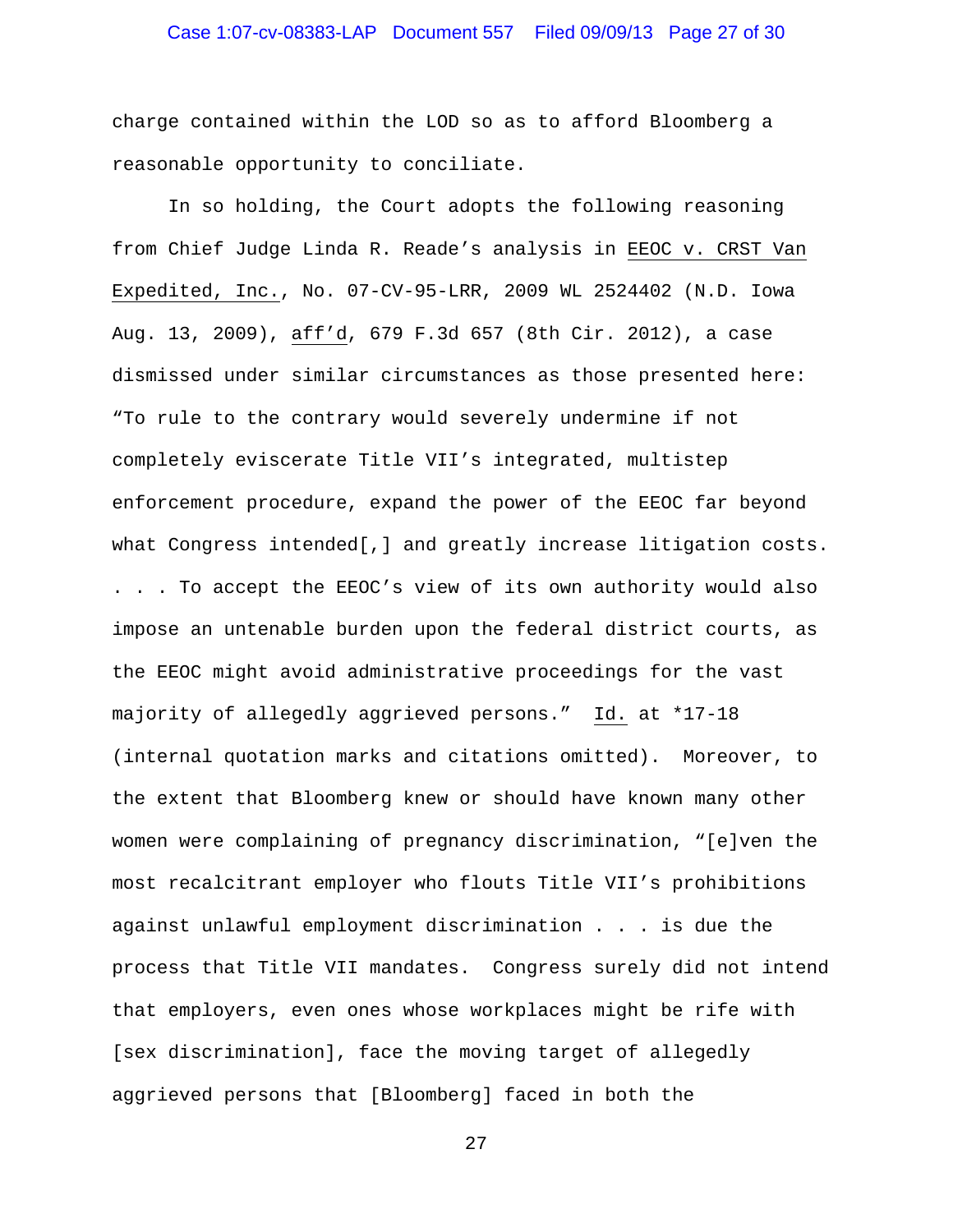# Case 1:07-cv-08383-LAP Document 557 Filed 09/09/13 Page 28 of 30

administrative and legal phases of this dispute." Id. at \*18 (citation omitted). As in CRST, the EEOC's actions—or more appropriately, inaction—"foreclosed any possibility that the parties might settle all or some of this dispute without the expense of a federal lawsuit," id., as Title VII prefers. $^{14}$ 

 Having found the EEOC's efforts to fulfill its prelitigation obligations with respect to all of the remaining Non-Intervenor claims insufficient to meet the requirements of the statute, the Court now must determine whether this litigation can continue further. The EEOC points out that where a court finds "conciliation efforts deficient, the preferred remedy [is not] dismissal but a stay to permit serious settlement discussions. (See EEOC Omnibus Br., at 25 n.16 (citing Sears, 650 F.2d at 19, and EEOC v. David Lerner Assocs., Inc., No. 3:05CV292(MRK), 2005 WL 2850080, at \*1 n.2 (D. Conn. Oct. 27, 2005).) Nevertheless, where, as here, the EEOC completely abdicates its role in the administrative process, the appropriate remedy is to bar the EEOC from seeking relief on behalf of the Non-Intervenors at trial and dismiss the EEOC's Complaint.

 $\overline{\phantom{0}}$ 

 $14$  The Court's holding herein is not to say that the EEOC must identify each and every potential claimant before filing a lawsuit.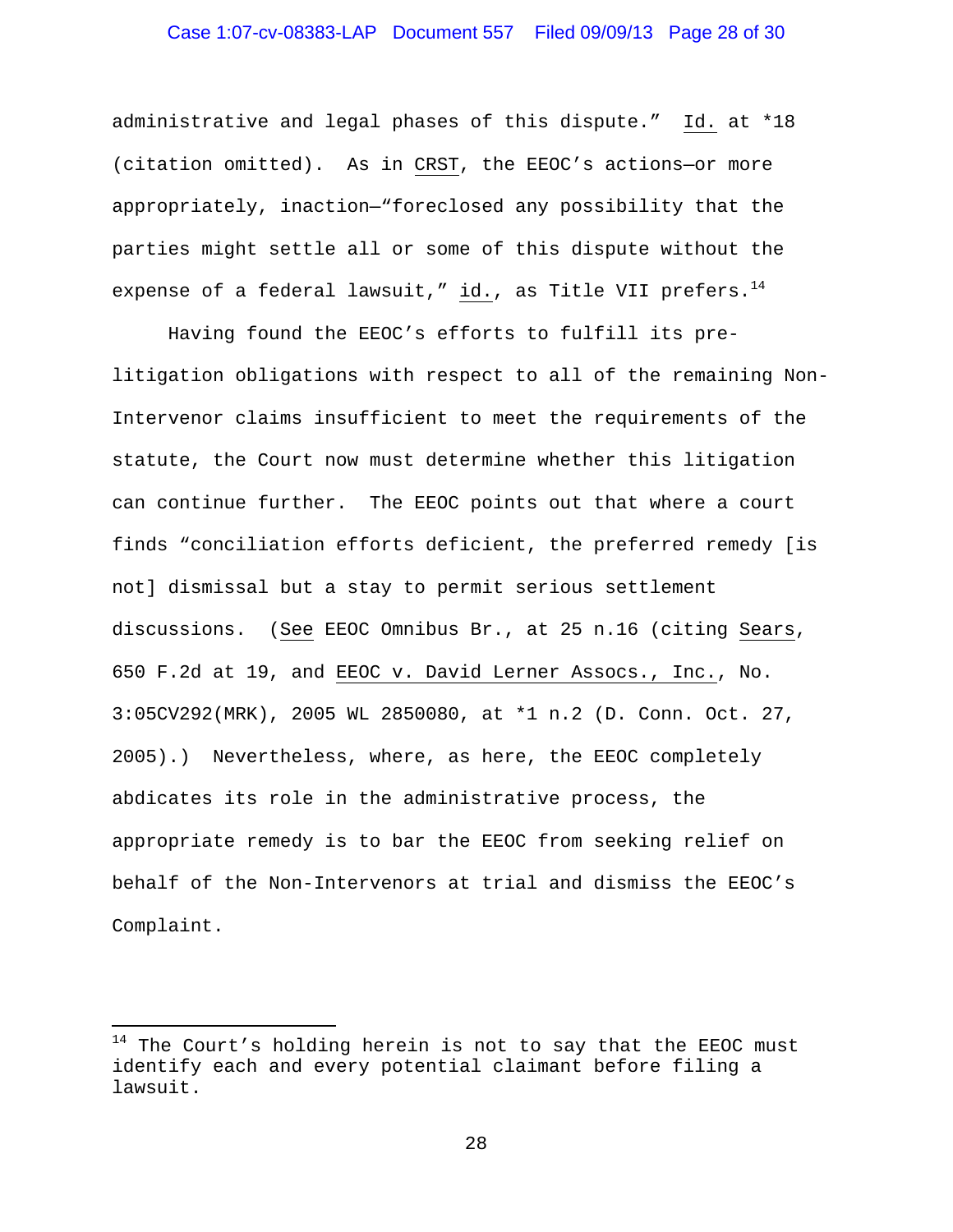The Court does not impose this severe sanction lightly and recognizes that certain of the Non-Intervenor claims may be meritorious but now will never see the inside of a courtroom. However, the Court finds that allowing the EEOC to revisit conciliation at this stage of the case—after shirking its prelitigation investigation responsibilities and spurning Bloomberg's offer of conciliation and instead engaging in extensive discovery to develop the Non-Intervenor claims—already has and would further prejudice Bloomberg. Moreover, if such a sanction were not imposed, the Court, in turn, would be sanctioning a course of action that promotes litigation in contravention of Title VII's emphasis on voluntary proceedings and informal conciliation.